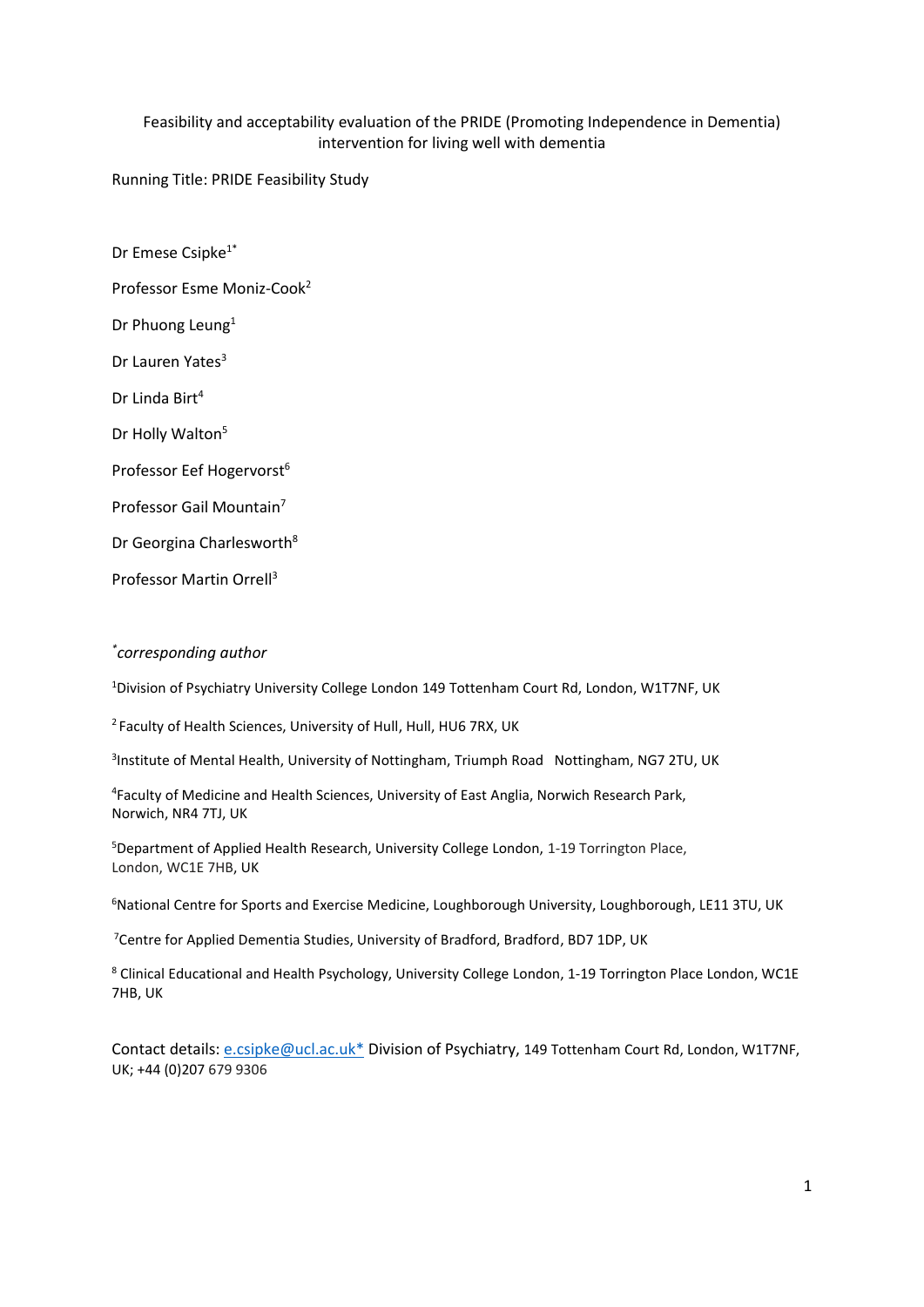#### ABSTRACT

Objectives: Post diagnostic psychosocial interventions could play an important role in supporting people with mild dementia to remain independent and at home for longer. The PRIDE intervention was developed to address this. We tested the feasibility and acceptability of this intervention. Method: This mixed methods non-randomized, pre-post feasibility study was carried out at four sites across England. Facilitators were recruited from the voluntary sector and memory services. Participants with dementia and their supporters took part in the 3-session facilitator led intervention. Outcome measures were collected at baseline and at follow up. To evaluate acceptability, focus groups and individual interviews were conducted with a sub-sample of participants after follow-up outcome measures had been collected.

Results: Thirty four dyads consented to be in the study over a recruitment period of ten months, with 14 facilitators providing the intervention. Seventy-nine percent of dyads took part in at least two sessions, and 73% in all three. Outcome measures were completed by 79% of participants without difficulty, and with minimal missing data. No significant changes were found on pre and post assessments, but post-hoc analysis found moderate effect size improvements for selfmanagement in people with dementia (d=0.41) and quality of life in carers (d=0.40). Qualitative data indicated that dyads found the intervention acceptable, as did intervention facilitators.

Conclusions: This psychosocial intervention, designed to assist people with dementia to maintain independence through social, cognitive and physical activity, was successfully delivered and evaluated. The intervention and most outcome measures were both acceptable and feasible. This study provides important data on recruitment rates and outcome measurement for a future definitive randomized controlled trial, to evaluate the effectiveness of the PRIDE intervention.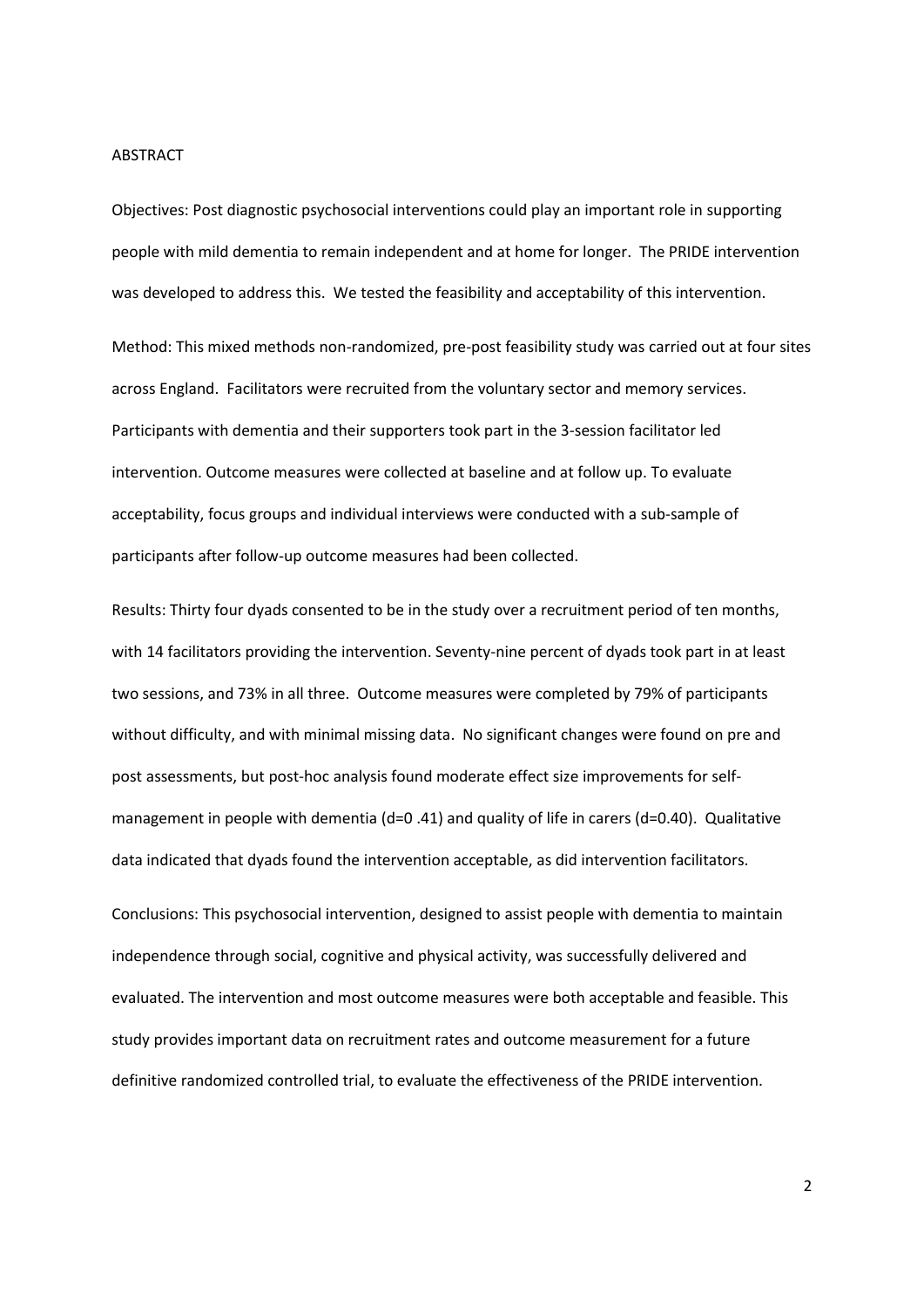Keywords: Dementia, Psychosocial Intervention, Research Design and Methodology, Community

Care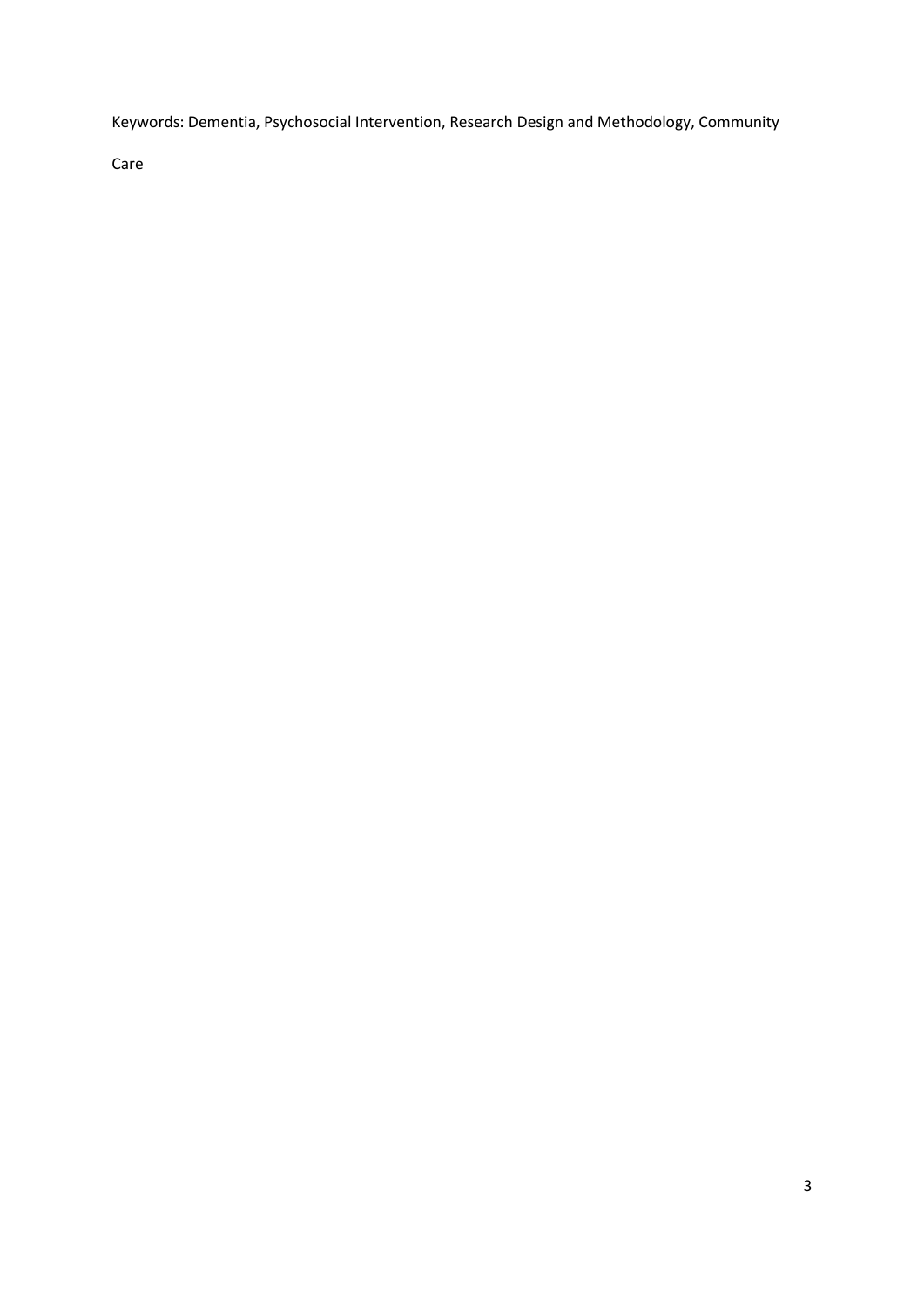#### INTRODUCTION

The EU Joint Programme for Neurodegenerative Disease Research and the UK government have highlighted the need for the development of high quality specialist services, in particular psychosocial interventions, to support the growing needs of people with dementia (DOH, 2016). People with dementia may reduce their activities due to perceived stigma, neurodegenerative decline, loss of autonomy and self-confidence (Birt et al., 2017; Lion et al., 2019). Furthermore, family and friends may also inadvertently contribute to a reduced sense of selfdetermination(Sterin,2002). Given the risk of 'prescribed disengagement' at the time of diagnosis(Low et al., 2018), counteracting this soon after diagnosis may facilitate better adjustment and ongoing management of dementia (Burgener et al., 2009). This in turn may enhance independence and social inclusion and delay residential home placement (Clarke et al., 2103).

The Promoting Independence in Dementia (PRIDE) programme seeks to address this. Our intervention drew on interconnecting strands of the overall PRIDE project, such as epidemiological and qualitative data, and PPI involvement (Csipke et al., 2018; Yates et al., 2019). <sup>9</sup> It included work from the English Longitudinal Study of Aging (ELSA; Steptoe et al., 2013) <sup>10</sup> cohort study which found that loneliness was linked to cognitive decline, although social isolation in itself was not Rafnsson et al., 2017) and those with close social networks had a reduced risk of cognitive decline (Khondoker et al., 2017). Furthermore, we found that computer use and physical activity were associated with both a lower risk and progression of dementia (d'Orsi et al., 2017; Soni et al., 2017;Stock et al., 2015). A critique of literature about social participation highlighted challenges associated with memory loss, social relationships and social structures in enabling people with dementia to remain independent (Birt et al., 2019). Unlike many such interventions, stakeholders (persons with dementia, carers and older people) contributed to shaping the intervention(Yates et al., 2019).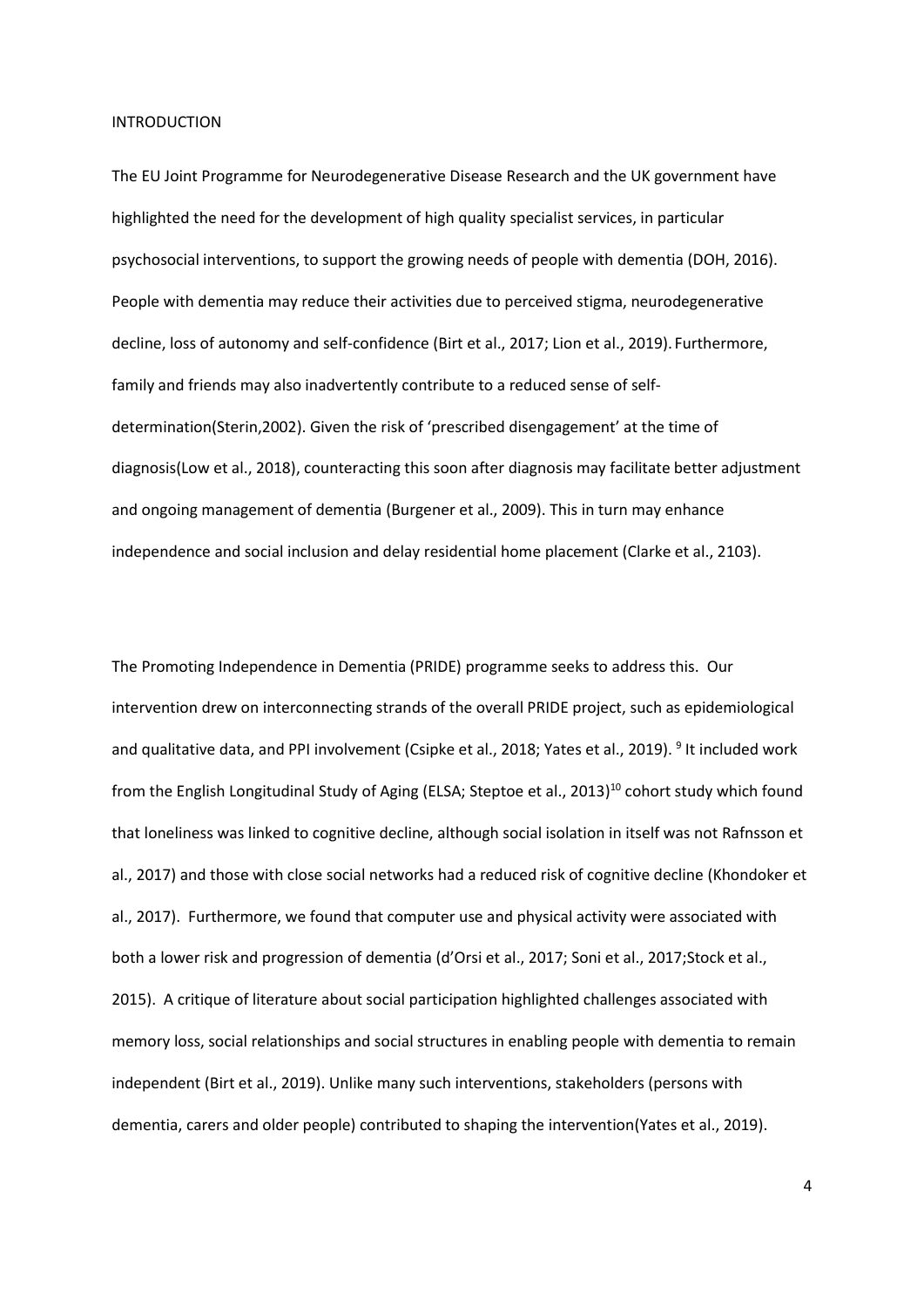The Medical Research Council recommends that uncertainties associated with conducting a large scale study can be addressed in feasibility work (Craig et al., 2008). Our aims were therefore to examine the feasibility of the PRIDE intervention by investigating: recruitment and retention rates across sites; engagement of intervention providers and participants; the acceptability of the PRIDE intervention; and acceptability of outcome measures.

## METHOD

## *Design*

This is a mixed methods feasibility study of the PRIDE intervention (see protocol; Csipke et al.,  $2018)^8$ ). Outcome measures were collected at baseline and post-intervention delivery, to test feasibility of use with participants and to inform the design and methods for a future large scale study. A sub-sample took part in interviews/focus groups following the intervention, to examine acceptability and engagement with PRIDE.

#### *Participants*

Participants were adults (18+) who were able to read and communicate verbally in English and had the capacity to give informed consent in accordance with the Mental Capacity Act(DCA, 2005).

*Persons with dementia* were community dwelling with a dementia-diagnosis and with mild dementia as defined by 0.5-1 on the Clinical Dementia Rating (CDR) Scale (Morris, 1993). They were expected to have a supporter (family member or friend) willing to participate with them. Supporters were included since although the intervention focussed on those with dementia, many of the concepts of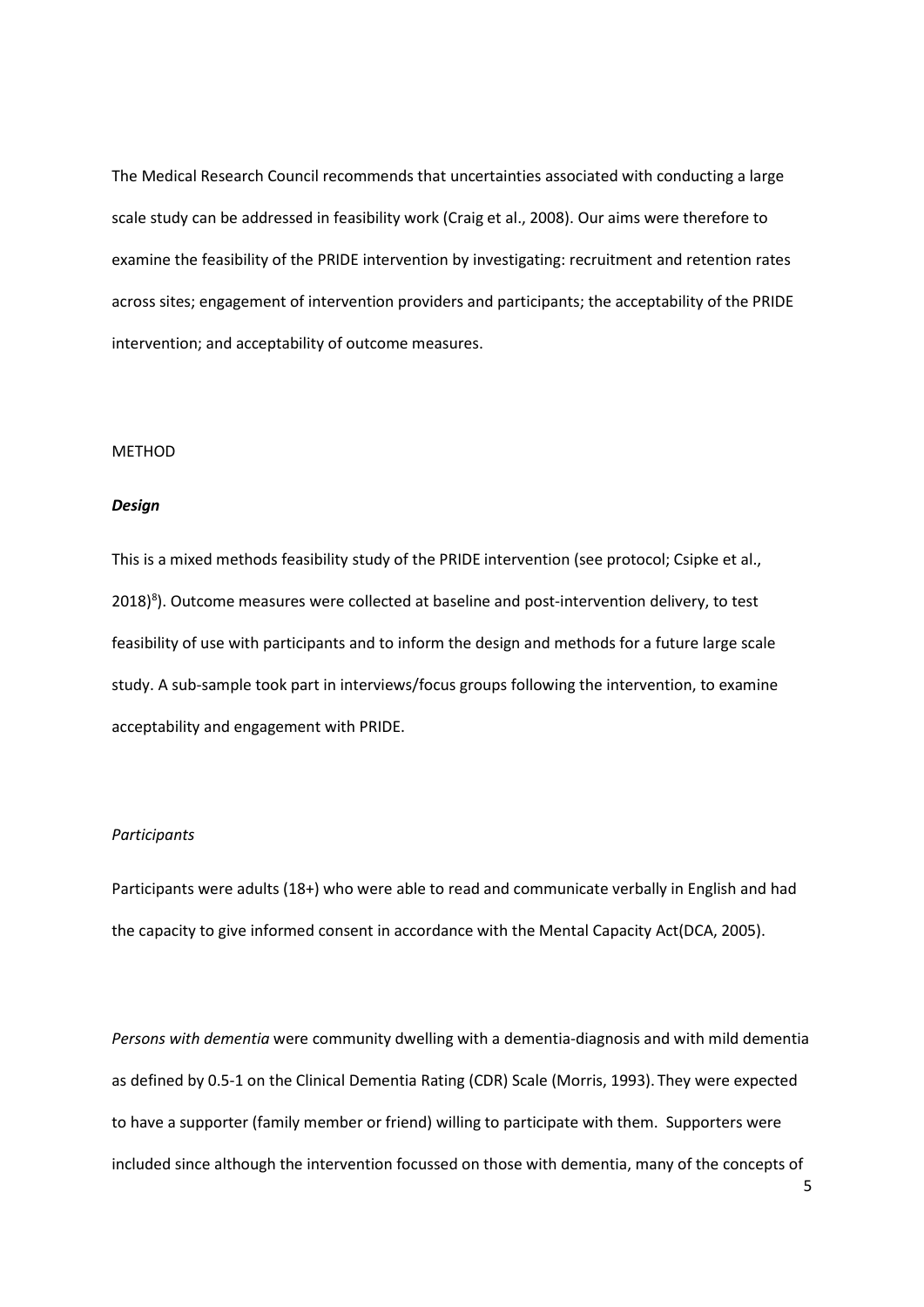PRIDE (eg, decision making, communication skills) take place within a social context. The term 'supporter' was used throughout since it denotes support as part of reciprocity within a relationship, rather than the term 'carer' which implies dependence.

*Supporters* were eligible if they were in regular unpaid contact with the person with dementia (minimum three hours a week).

*Intervention Facilitators* were either voluntary sector staff working as 'Dementia Advisor Workers (DAWs)' who provided information, advice and support, alongside or within memory clinics, or health and research staff working with memory services.

## *Sample size and sites*

Sample size calculations were not made. Instead we planned to use sites that were geographically varied to explore recruitment across diverse settings. We aimed to recruit up to five sites across England, with approximately ten dyads at each site. This would provide sufficient data to evaluate recruitment and retention rates, time required to recruit dyads, whether the participants and facilitators found the intervention to be acceptable and to test outcome measures. Sites were eligible if they had local researchers to undertake the baseline and follow-up measures; could provide a supervising clinician acting as a principal investigator; and had access to dementia facilitators to deliver the intervention. We provided site-based researchers with training in screening, measure completion and all study procedures.

## **Procedures**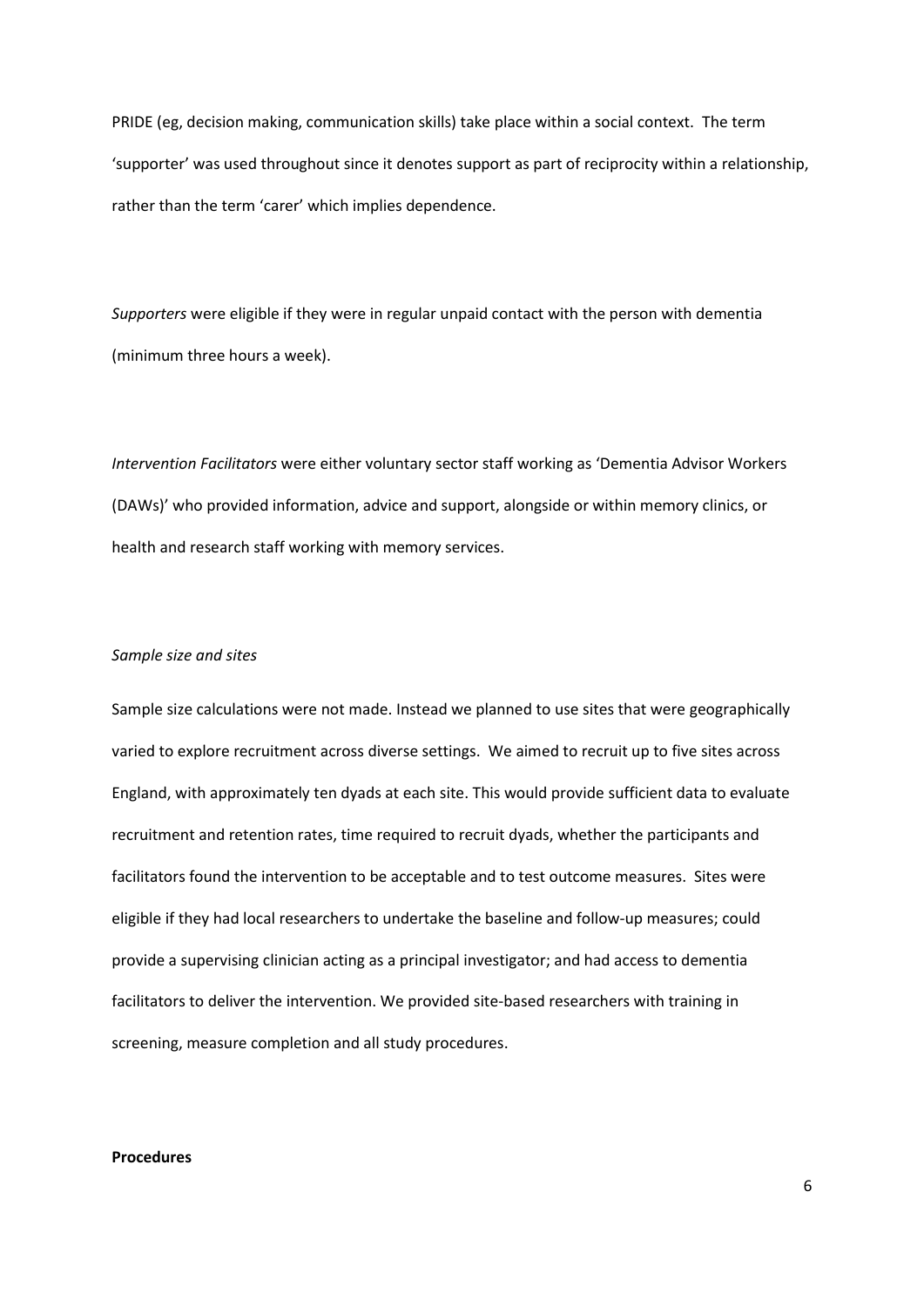Recruitment was through NHS memory services, Join Dementia Research (a national register of people interested in taking part in dementia research), and voluntary sector organisations. Potential participants were approached and given study information. If they agreed to participate, researchers arranged to obtain written informed consent and complete baseline measures. Dyads were linked with local intervention facilitators who would then meet with the dyad on three occasions, approximately four weeks apart. After the final session, follow-up outcome measures were completed.

Referral sources, along with reasons for ineligibility and retention rates were recorded. Additional support such as telephone calls or requests for extra sessions were recorded. Additional support required by research sites and intervention facilitators such as site visits and further training were also recorded.

## *Ethics*

The study was approved by the East Midlands Nottingham 1 Research Ethics Committee (16/EM/0044). Participants were fully informed of potential risks and benefits and that they would be free to withdraw at any time without affecting their care. Participants with mild dementia were expected to have capacity to provide consent for themselves (Csipke et al., 2018). In addition to providing consent at the start of the study, researchers were aware of the need to regularly check participants understanding of the research process. The study also obtained Health Research Authority (HRA; [https://www.hra.nhs.uk/approvals-amendments/\)](https://www.hra.nhs.uk/approvals-amendments/) approval via the sponsoring university for governance and legal compliance required for NHS sites to carry out studies. Safety procedures for researchers in the UK followed standard guidelines. Reporting procedures for serious adverse events(s) were in place at all sites.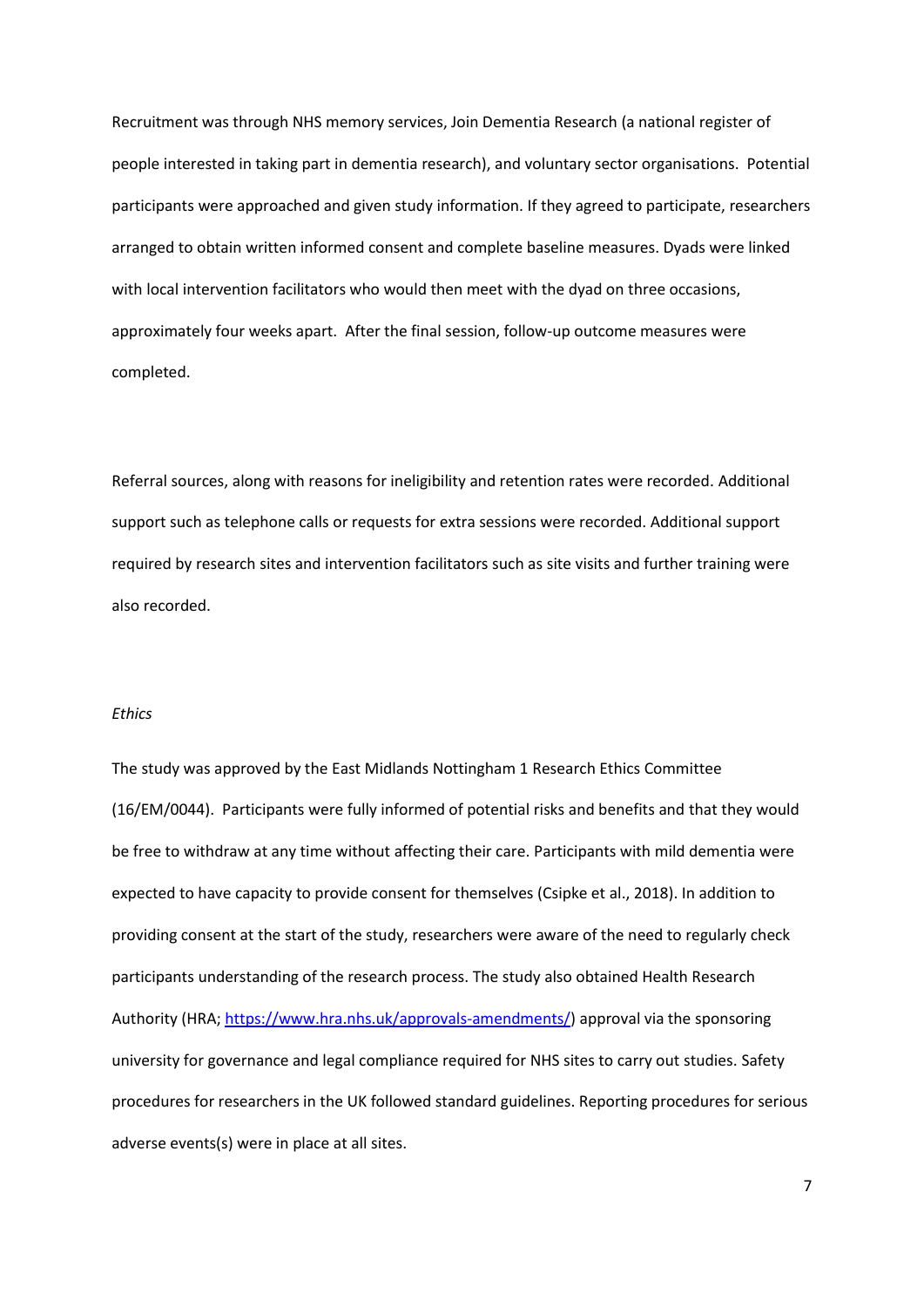## *The PRIDE intervention*

The intervention is delivered by a facilitator in three, 60-90 minute sessions. The intervention aims to equip the person to participate in activities, build on communication skills and to enable them to continue making choices during the course of their dementia. In between sessions the person is encouraged to engage in activities that will support their independence, social inclusion, and engagement in the community. A paper-based workbook with space for written records supports usage in and between Yates et al., 2019).

## *Acceptability of intervention - qualitative evaluation*

Qualitative data were audio recorded and transcribed. Framework analysis of focus groups and interviews with a convenience sample of participants was planned to: (1) explore if participants found the intervention/study procedures suitable and feasible, and (2) obtain their views on taking part. Intervention facilitators were also asked to take part to obtain their views of the intervention. Focus groups and in-depth interviews provide an opportunity for new perspectives on experiences to develop as participants discuss and challenge each other's views (Jenson and Laurie, 2016).<sup>20</sup> Interview topic guides were created, see Tables 1 and 2.

-Insert Tables 1 & 2 here-

## *Outcome*

The *Clinical Dementia Rating (CDR; Morris, 1993*) was used to check that participants had a score of 0.5-1 (mild dementia).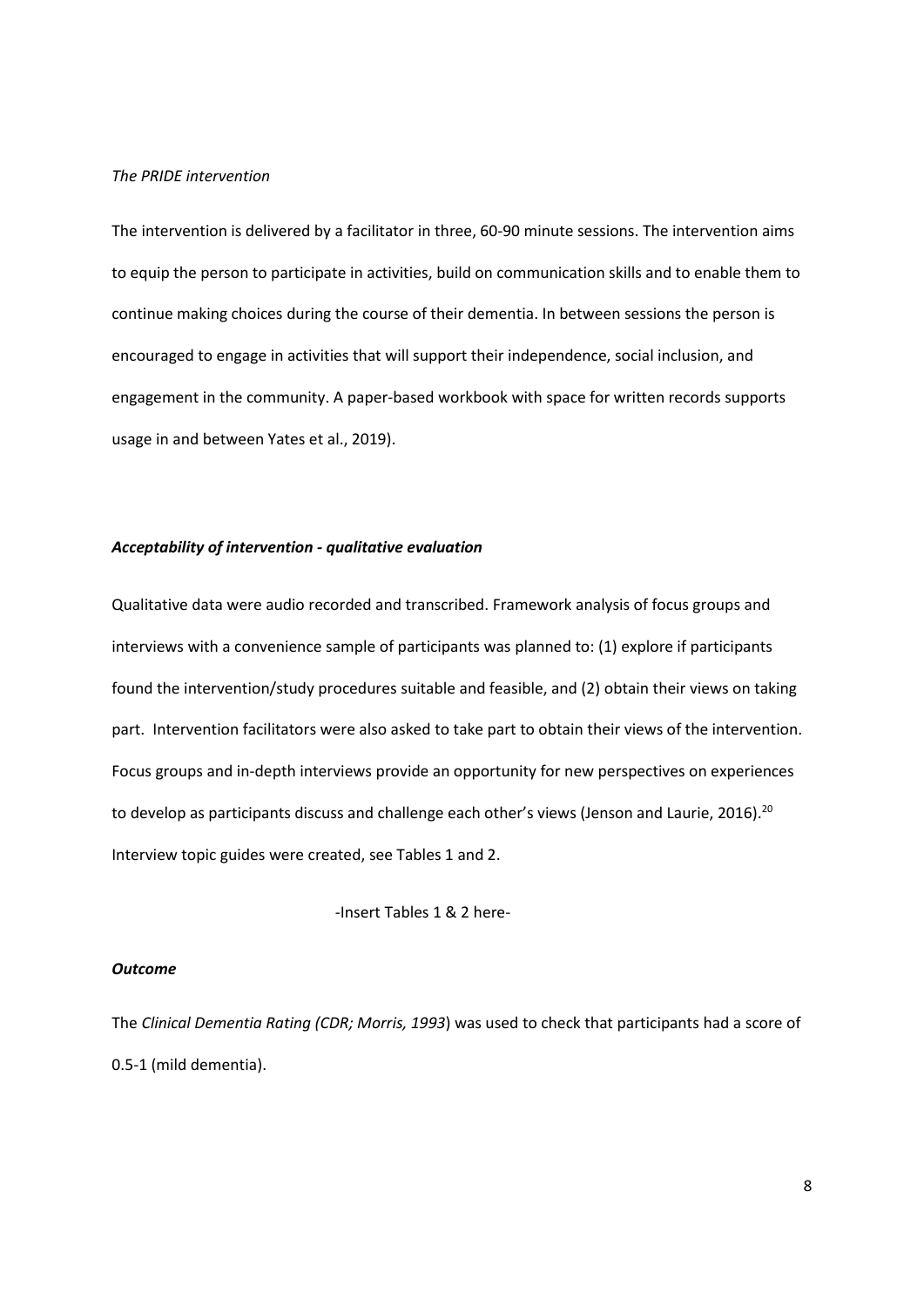Researchers read instrument questions out to participants to ensure consistency and promote inclusiveness for those who found reading text difficult. During this time, supporters were asked to complete the self-report questionnaires. Measures were chosen to assess the PRIDE intervention concepts and goals.

For people with dementia the included measures reflected the core of the intervention such as: selfmanagement (the *SMAS-30; Schuurman et al., 2005*); independence (the *CASP-19; Hyde et al., 2003*); engagement and independence (the *Engagement and Independence in Dementia Questionnaire – EID; Stoner et al., 2017*); and the IPA( Hammar et al., 2014) measuring self-determination and participation; hope and resilience (the *Positive Psychology Outcome Measure-* PPOM; Stoner et al., 2017); and loneliness/social support (the *ELSA three-item social support questions* taken from the revised version of the UCLA Loneliness Scale; Hughes et al 2014) Measures also included activities of daily living (*The Bristol Activities of Daily Living Scale – BADLS; Bucks et al., 1996*; rated by the supporter), cognitive function (*Standardized Mini-Mental State Examination (SMMS;E; Vertesti et al.,* 2001 and the *Hopkins Verbal Fluency and Learning* Test; Brandt, 1991<sup>28</sup>) functional mobility (*Timed Up and Go test - TUG; Podsiadlo and Richardson, 1991*), quality of life (*Dementia Quality of Life measure – DEMQOL; Smith et al., 2005*; *Health-related quality of life - EQ-5D; Euroqol Group, 1990* ) and economics in relation to wellbeing (the *Icecap capability measure for older people* - *ICECAP-O; Coast et al., 2008*; and the *Client Services Receipt Inventory - CSRI* 3 ) used for measuring service costs. The *CSRI* was included to examine acceptability of its use by participants, so no analysis was planned for this study.

Supporters completed self-report measures as follows: the quality of life *EQ-5D (Euroquol Group, 1990)* and the well-being measure *ICECAP-O (Coast et al., 2008).*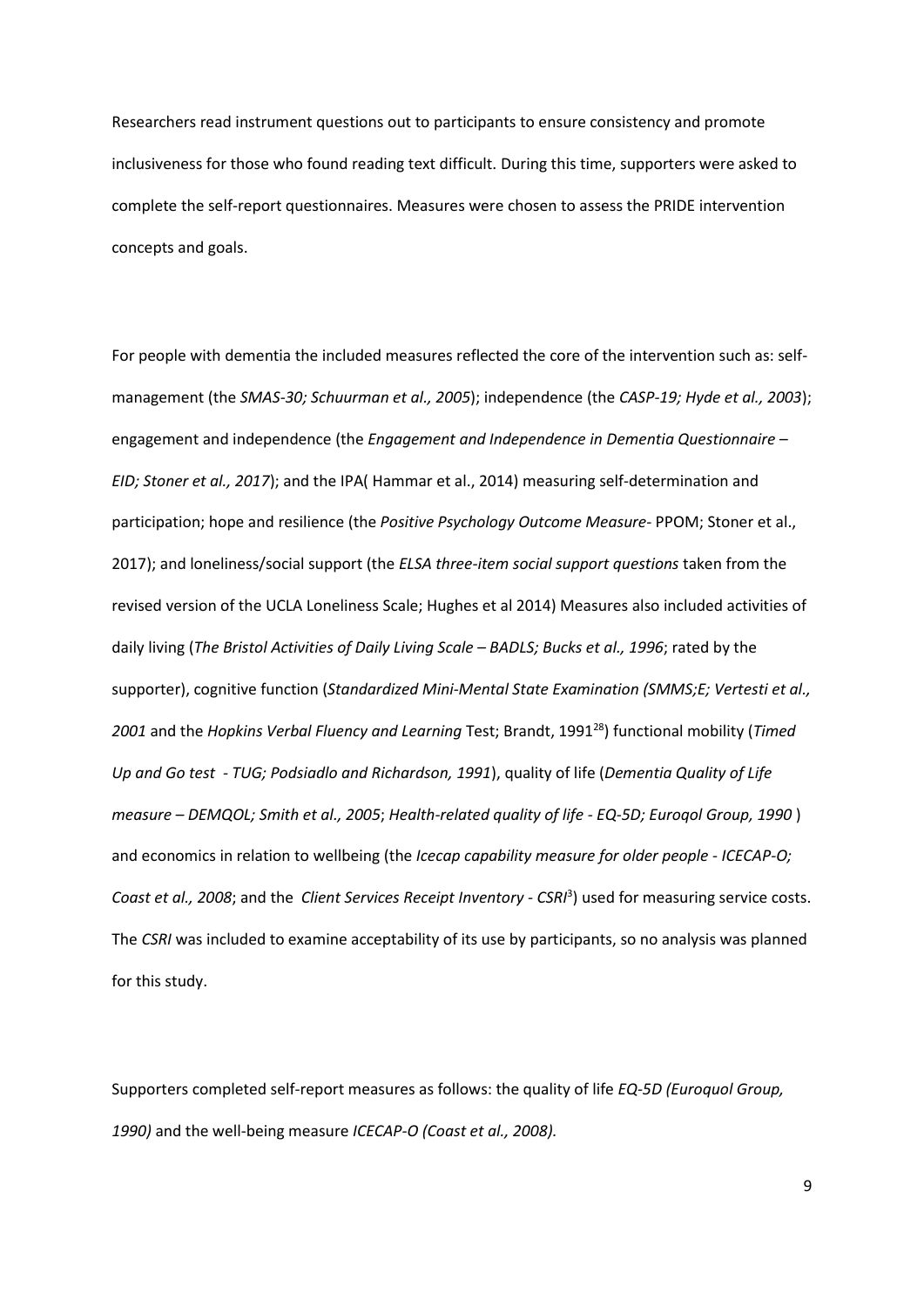Intervention providers and participants were asked to complete fidelity checklists after each visit to examine adherence to the intervention. Details of this are reported elsewhere (Walton, 2018).

#### *Analyses*

## *Quantitative*

Researchers completed measures with participants, and any difficulties this were noted. Missing data was examined for patterns of non-completion. Multiple imputations with a linear regression were conducted for scale variables at baseline and post intervention to impute missing variables. Basic pre-post t-tests, followed by post hoc analyses were carried out when differences in means warranted this.

Researchers completed measures with participants, and difficulties were noted. Basic pre-post ttests were run when data had a normal distribution, otherwise non- parametric Wilcoxon rank tests were used. Further post hoc analyses were carried out when differences in means warranted this.

#### *Qualitative*

Qualitative data were audio recorded and transcribed. Framework analysis enables an evaluation of applied interventions (Srivastava and Thompson, 2009). The analytical steps are: familiarisation with the data, generating initial codes which reflect the research questions in topic guides, producing a thematic framework, index charting and mapping of data which enables reflection on differences and similarities in experiences of the stakeholder and also interpretation and presentation of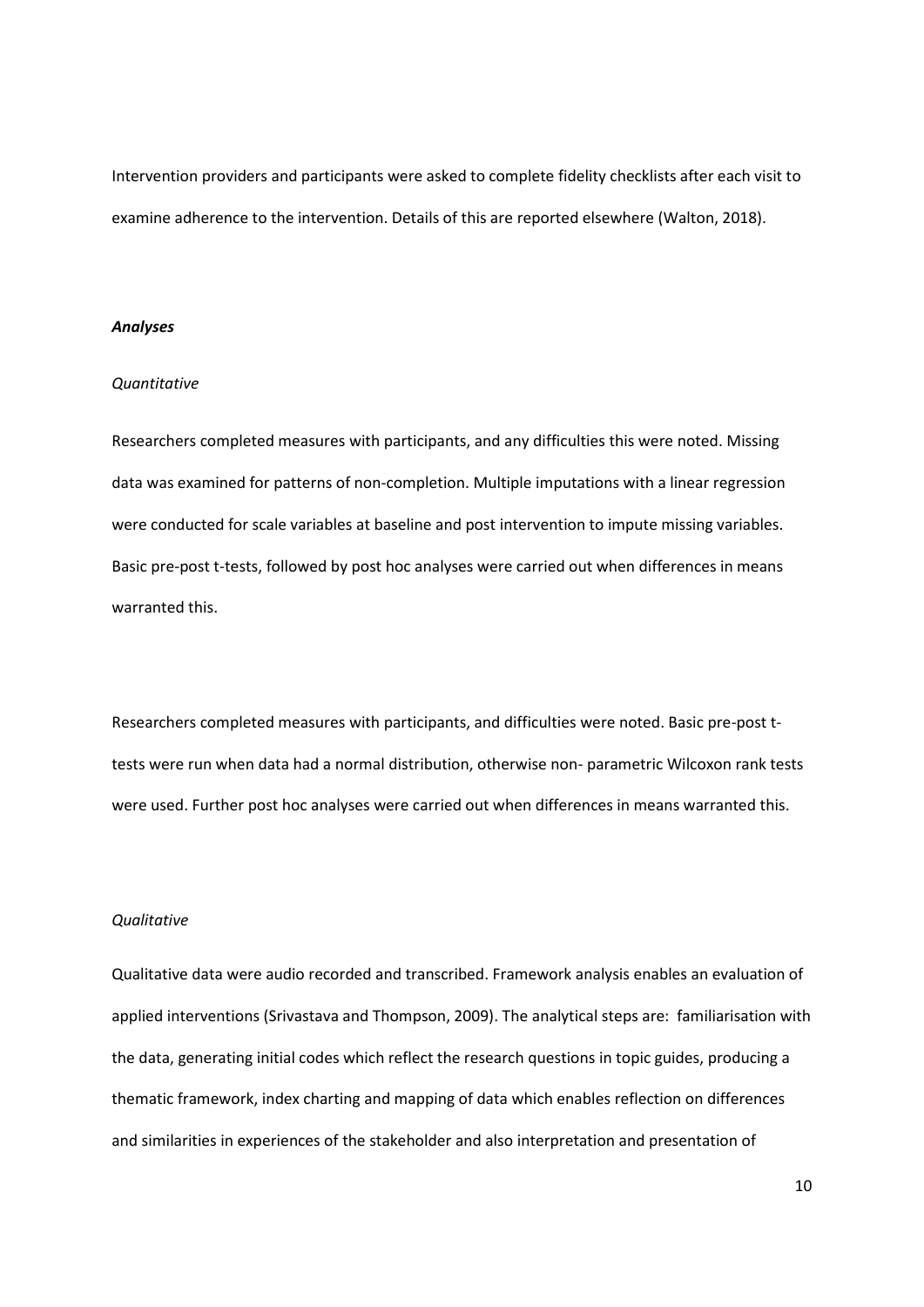themes. Findings were explored to see if there were differences in the experiences of people with dementia, supporters or intervention facilitators, as this would add further understandings of the intervention in the real world.

## RESULTS

#### *Site Recruitment and Set up*

Six NHS Foundation Trusts with memory services expressed an interest in participating in the study. Two sites withdrew as they were unable to identify both researchers and intervention facilitators. All participating sites were predominantly urban. Each site was provided with a site set-up visit lasting 2-3 hours, which included training and information covering participant identification/screening/consenting, and measure administration. Sites were also given instruction in study procedures such as communications with the research team, data collection and entry, and documentation and site files.

## *Obstacles to implementing the study*

The final sample was smaller than initially planned due to restructuring of national NHS research governance processes, and associated delays of 10 months to set-up of the study which also contributed to the withdrawal of the two sites from the study. The rate of recruitment was also slow, taking 10 months to recruit 34 dyads. A third obstacle related to changes in the facilitator workforce where availability of DAWs which fluctuated on an annual basis according to local commissioning arrangements. For example the aforementioned delays in national governance procedures resulted in intervention facilitators from the voluntary sector who had been willing to engage in intervention delivery, now no longer in post 10 months later; legal agreement with one of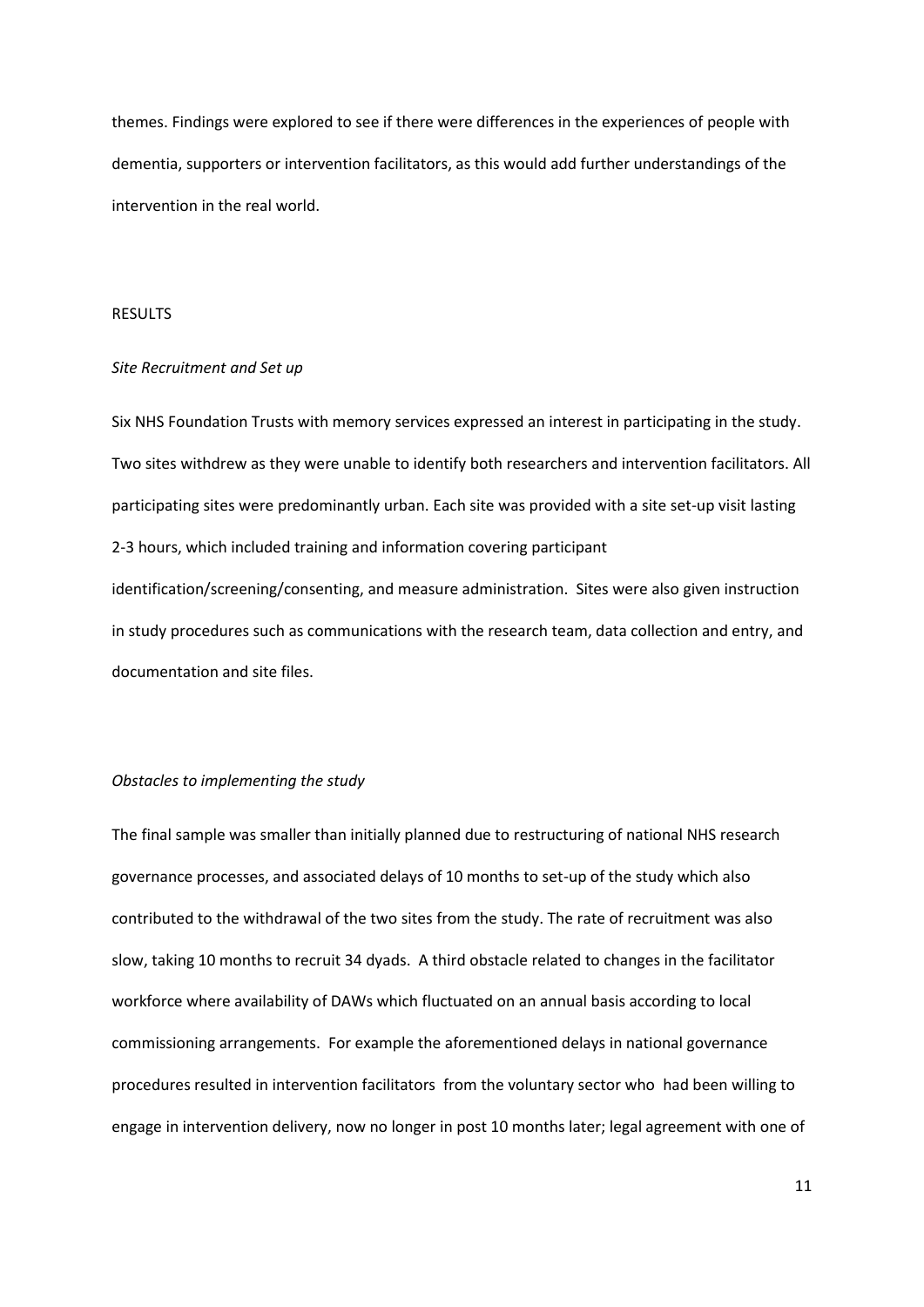voluntary organisations was very time consuming with head office delays impacting on availability of staff to deliver the intervention; where DAWs were available and engaged the NHS site withdrew from the study; and many DAWs were unable to add to their workload to deliver this intervention even when remuneration for time and training was offered. We overcame obstacles to engaging intervention facilitators by working with NHS research departments at each site and their clinical service managers to nominate intervention deliverers from their memory services.

#### *Dyad recruitment*

One hundred and fifteen potential participants were identified across the four participating sites. The JDR register provided 61 potential participants, the voluntary sector five, 23 participants taking part in other studies expressed an interest, while memory clinics referred 25, and one was referred by a psychiatrist.

Of these, 23 (20%) were uncontactable, and 23 (20%) were out of the catchment areas, seven (6%) were not clinically eligible, 14 (12%) were not eligible for other reasons. Of the 48 who were eligible, 14 (41%) declined to take part, leaving 34 dyads recruited to the study. Recruitment ended at ten months, to allow for time for intervention delivery and for follow ups to be completed.

The mean age of participants was 77.67 (SD= 9.07) and 23 (67%) were men. Thirty (88%) were White British and four (12%) were of another ethnicity. Half of participants were diagnosed with Alzheimer's disease, six (18%) had mixed dementia, four (12%) vascular dementias and the remaining seven (8%) had an unknown dementia diagnosis. Twenty seven (79%) supporters were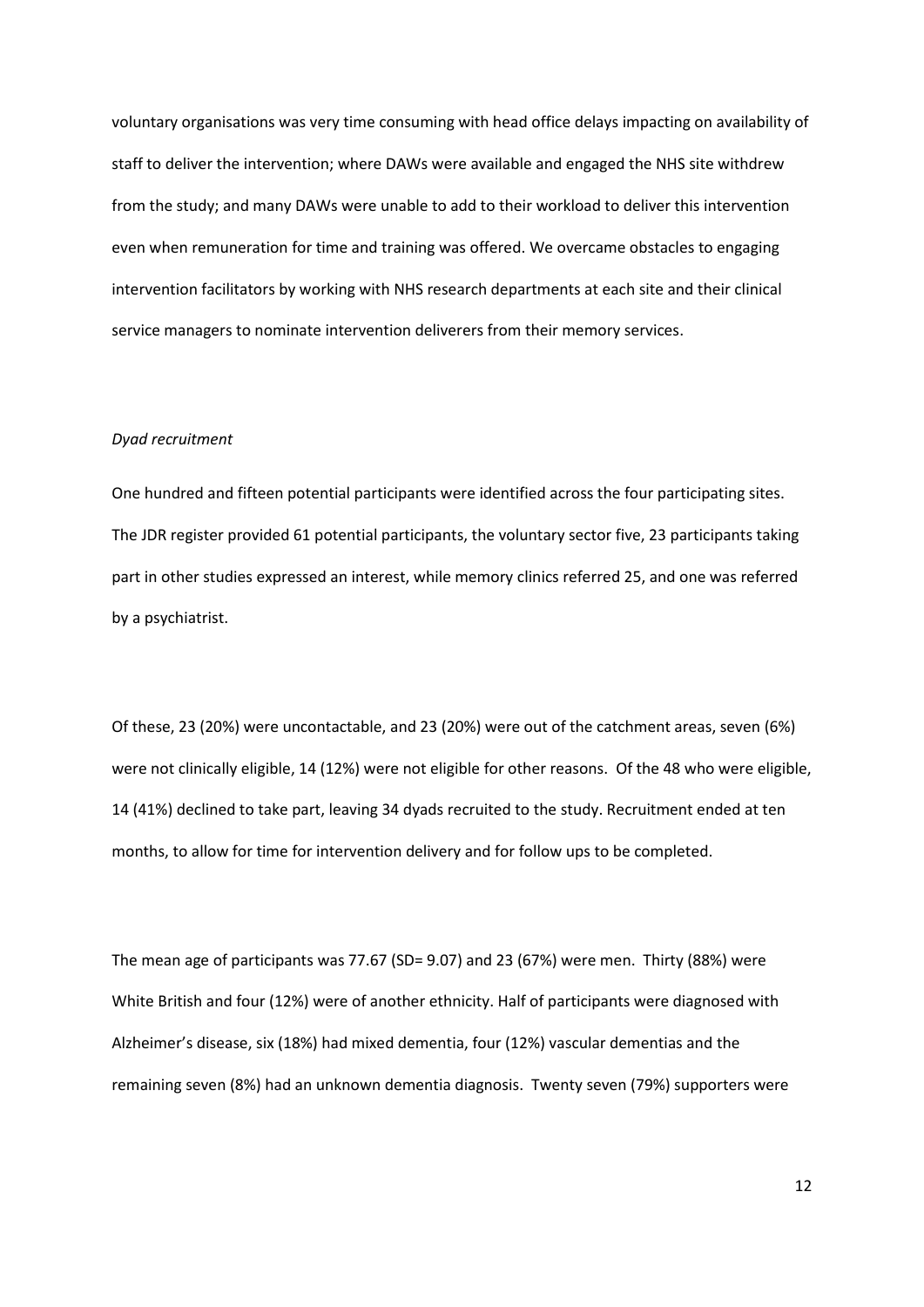women, with an average age of 69.18 (SD=11.89). Thirty two (94%) were White British, and two (6%) were of other ethnicity.

The flowchart of study recruitment and retention is shown in Figure 1.

- Insert Figure 1 here –

Four participant/supporter dyads (4 men with dementia; 4 spousal supporters) were recruited to a focus group, at two sites, three intervention facilitators (all women) agreed to take part in a focus groups. Individual telephone interviews were conducted at two sites with two participants and two supporters at each site. These were four men with dementia and four women supporters.

Twenty-six health professionals from voluntary organisations and NHS teams registered for and completed the training programme, with sessions delivered at each site. Managers and staff not planning to deliver the intervention were invited to attend to: enhance support during the study; maximize interaction opportunities between different teams and; build relationships during the training itself. Eleven (43%) were voluntary sector staff, seven (27%) dementia researchers, four (15%) dementia nurses, and four (15%) allied health professionals. Fifty four percent of those who took part delivered the PRIDE intervention. The remaining 12 trainees (46%; all voluntary sector) did not deliver the intervention due to high workloads, were managers attending the training for information purposes only, or were staff who were shortly to leave their organisations.

#### *Intervention Delivery and Uptake*

Of 34 dyads consenting, 33 took part in the first session. Subsequently, seven withdrew; one due to ill health, one the supporter's ill health, one due to the facilitatordrop out, and four gave no reason. Of these, 26 (79%) took part in two sessions, and 24 (73%) in all three sessions, none requested an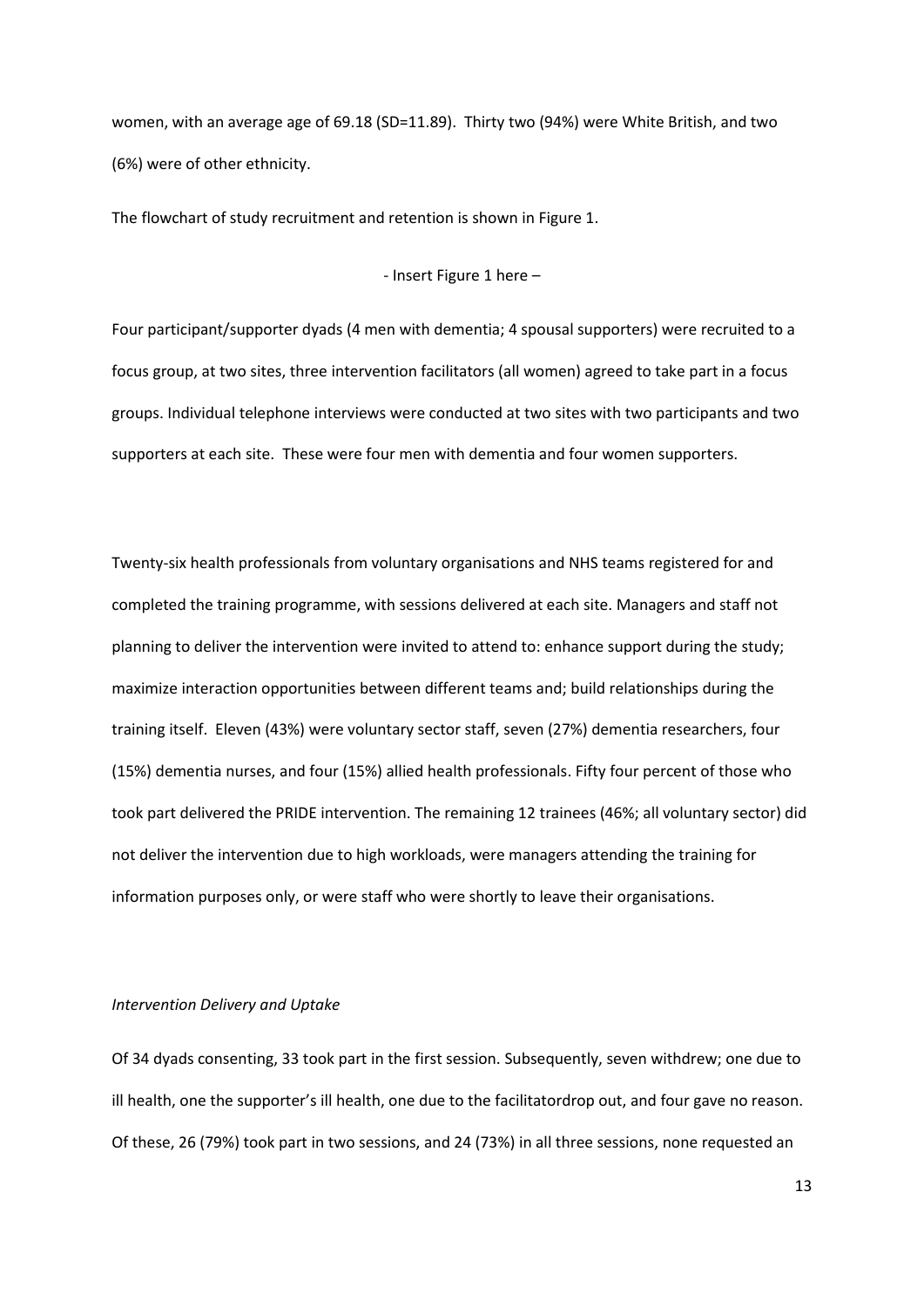extra session. Five took up the offer of telephone contact, with eight calls taking place. Calls took 5- 15 minutes and involved updates from the participants about their activities.

One site reported three SAE's (hospital treatment for a medical condition unrelated to PRIDE).

Site and intervention providers were offered support from the study team as required and newsletters updating on progress were sent to each site on two occasions. The study team offered additional site visits if required, but only one site took up this offer. All sites had on-going questions about procedural issues which were resolved via telephone or email.

## *Measure Performance*

Of those who consented to take part, all 34 participants completed the baseline assessment and 27 (79%) completed follow up assessment

#### *Outcome Measures*

Measures were completed without significant difficulty, despite the numerous instruments used, including the lengthy CSRI. Data collection took approximately 1-2 hours, and all were completed in a single session. There were particular challenges associated with the *TUG* measure of gait, which involved walking across a room in straight line: some participants' homes did not have sufficient trip-free space – although solutions were found in all cases. None of the measures caused distress.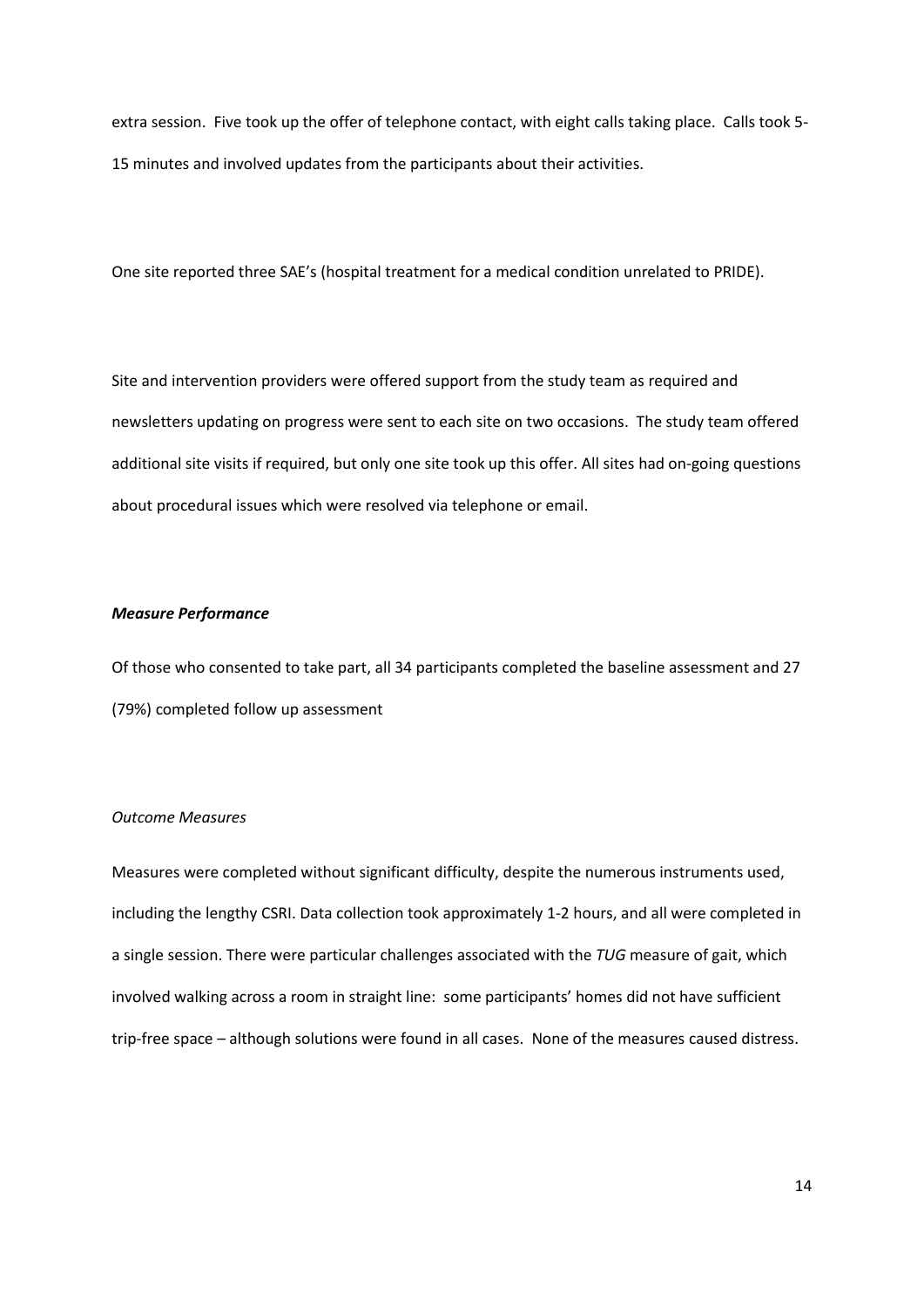There were no measures or specific items with enough missing data to warrant concern, and overall less than 2% of data was missing, over both time points, for both participants and supporters.

Exploratory t-tests (baseline versus follow up) were carried out as per study protocol. No significant differences were found, although the *SMMSE* approached significance at p=0.05 (Table 3 and 4). Post hoc analysis found that the *SMAS* had a moderate effect size (d) of 0.41 indicating that selfmanagement scores for people with dementia improved. In addition, the EQ5D-VAS for supporters indicated a moderate effect size (d = 0.40) indicating that well-being scores improved. There were no differences in cognitive test performance but the SMMSE decreased over time.

Based on post hoc exploration (effect sizes; Cohen's D), further analysis of *SMAS* scores were carried out taking into consideration engagement (from fidelity checklist) with the intervention. In this analysis, only scores on enactment (doing what was planned in the session) were used. Scores were converted into categories of ≤75% or 76-100% with enactment based on the distribution. *SMAS* means were calculated for the two categories (with an added 'unknown' group of participants who did not complete the checklists) at baselines and follow up. Those with higher engagement scores demonstrated better self-management abilities at baseline, which remained true at follow up (no change in scores). The group with lower engagement also had the lower baseline self-management scores, but by the end of the intervention at follow up these matched the first group (Table 5).

-Tables 3, 4 & 5 here-

*Qualitative findings*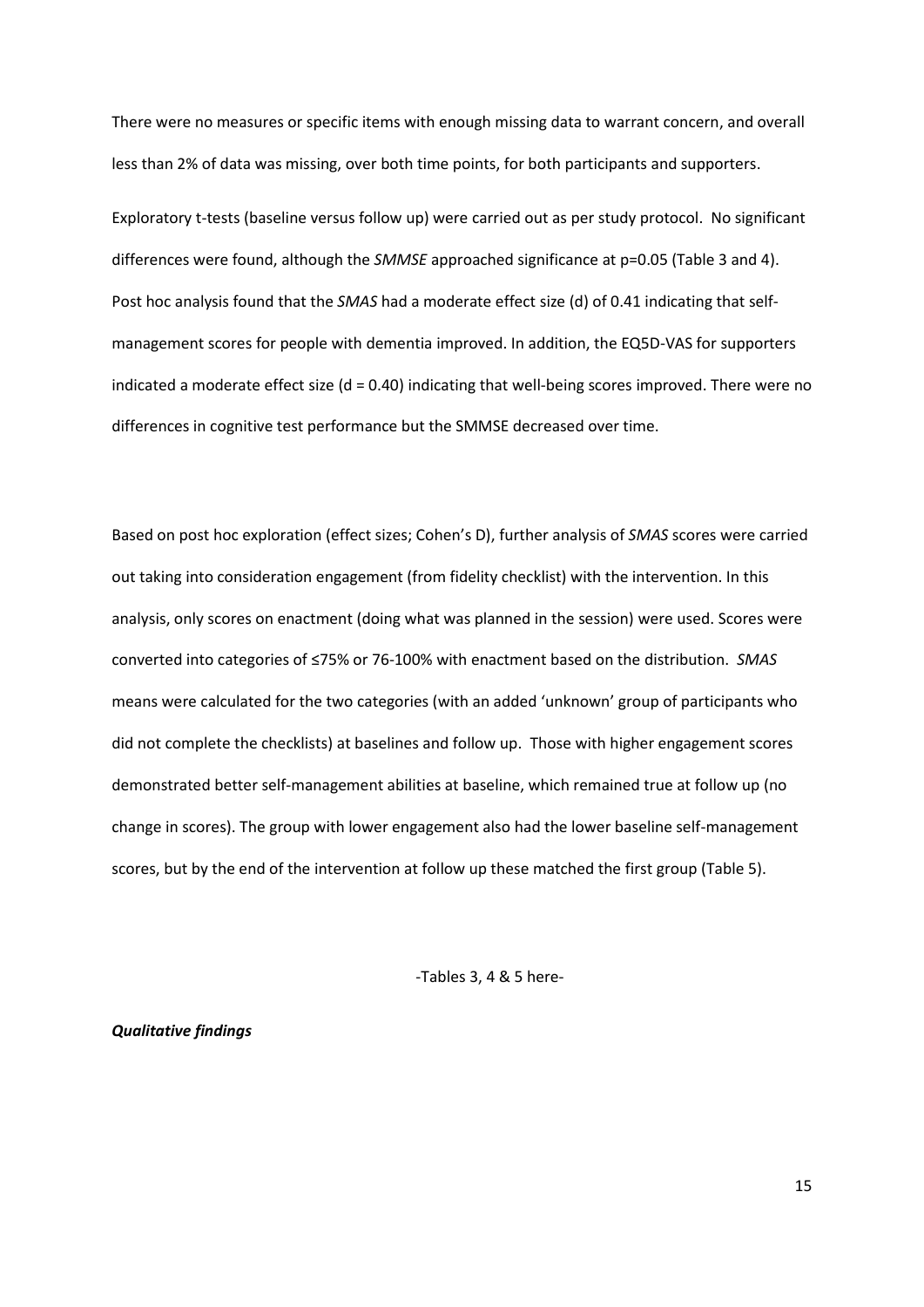Three themes emerged from the qualitative analysis: understanding the ethos of the PRIDE intervention; relationships within the PRIDE intervention and the relevance of the PRIDE intervention.

## **Understanding the PRIDE study ethos**

Participants were able to articulate the ethos of the PRIDE intervention as being that of enabling people with dementia to maintain some independence. The sense of hope instilled through the intervention was captured by a facilitator who stated:

*It's for maintaining independence, isn't it, and it's ensuring that people are constantly putting things in place to make sure that they live happy, independent and active lives… to stay in control of their lives (Facilitator 2)*

People with dementia and their supporters spoke of the confidence they gained through being part of the PRIDE intervention.

*thought it was very good. [filling in manual] It gives everybody, erm… can't think of the word… researchers and everybody knows what I'm doing and how I'm thinking. I thought that was good, anyway. (Person with dementia 3)*

Facilitators helped participants engage, for example where a person with dementia found it difficult to communicate, use of a singing video helped her relax and the facilitator noted:

*she held my hand and said thank you, she was understanding that we were adapting it not to make her feel threatened or anything like that but to do it to the way that she enjoyed … so that she could still take part in everything (Facilitator 3)*

**Relationships within the PRIDE intervention**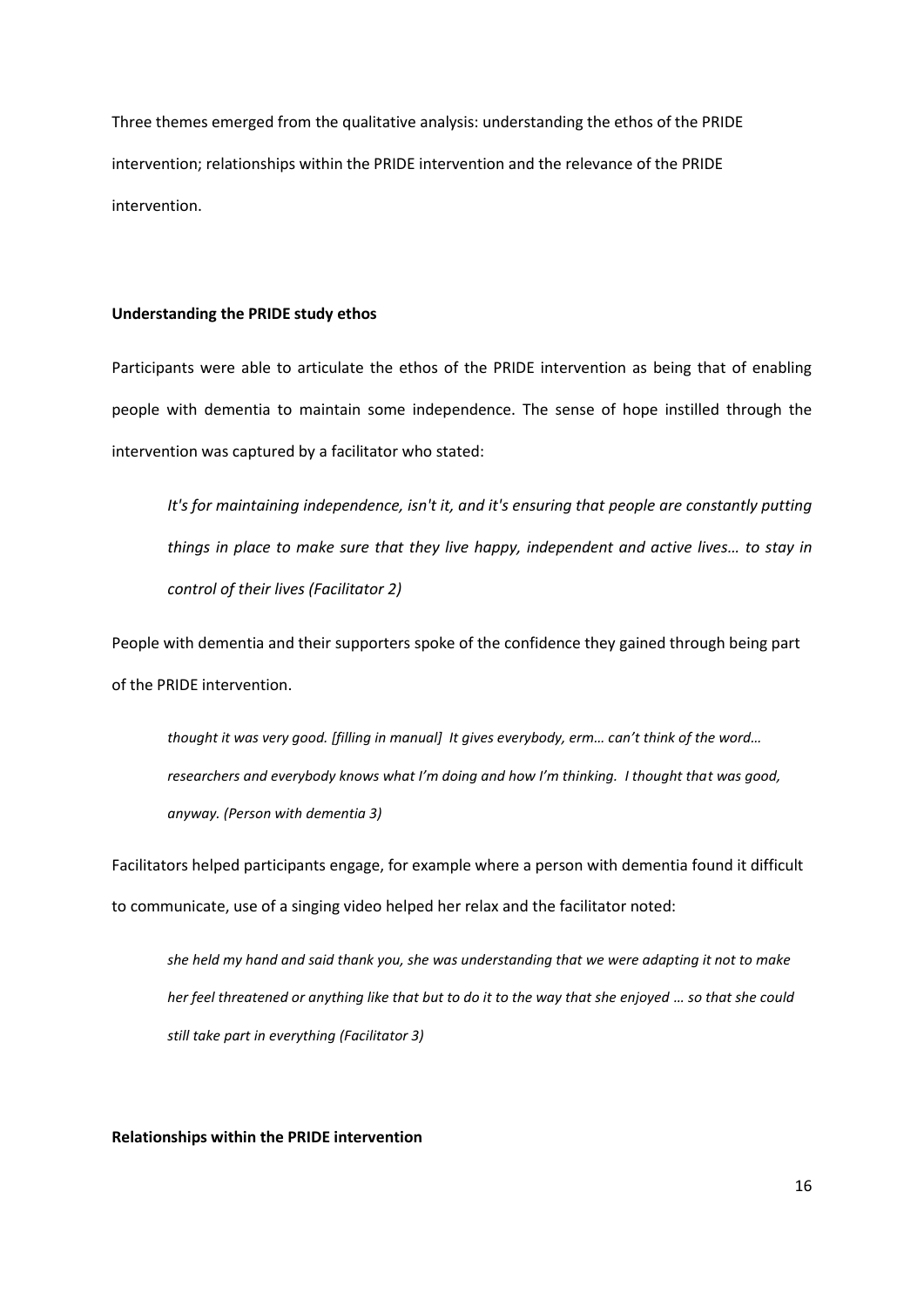Facilitators worked face-to-face through the manual and activities with the participants and helped set priorities and action plans. All people spoke of this personal contact as important:

*The best benefit we got was actually talking to the people that came out. I think that made a lot of difference, person to person. (Supporter 2)*

Both facilitators and supporters acknowledged the essential role the supporter played in encouraging the person with dementia to engage in the intervention. This might have been helping the person with dementia engage in intervention plans in practical ways such as getting equipment and keeping action plans up to date.

*I think he was definitely prompting her to do the knitting and he went out to the shops and bought the wool with her, and... so yeah, and all the sheets that were filled in, he filled those in for her. But she did it all, she was doing all the activity (Facilitator 1)*

However, one facilitator explained how they had had to manage a supporter who wanted to take the lead:

*The partner will want to take the lead and speak for the person; we had to change it a little bit just to say please could they [person with dementia] go first and express their feelings (Facilitator 3)*

Not all people with dementia had active support from their family; this was reported as being due to poor *health of the supporter or limited interested from the wider family.*

'I was not able to reach him [the son], so I do not know how aware he was of what we were *trying to achieve.' (Facilitator 1)*

## **Relevance of the PRIDE intervention**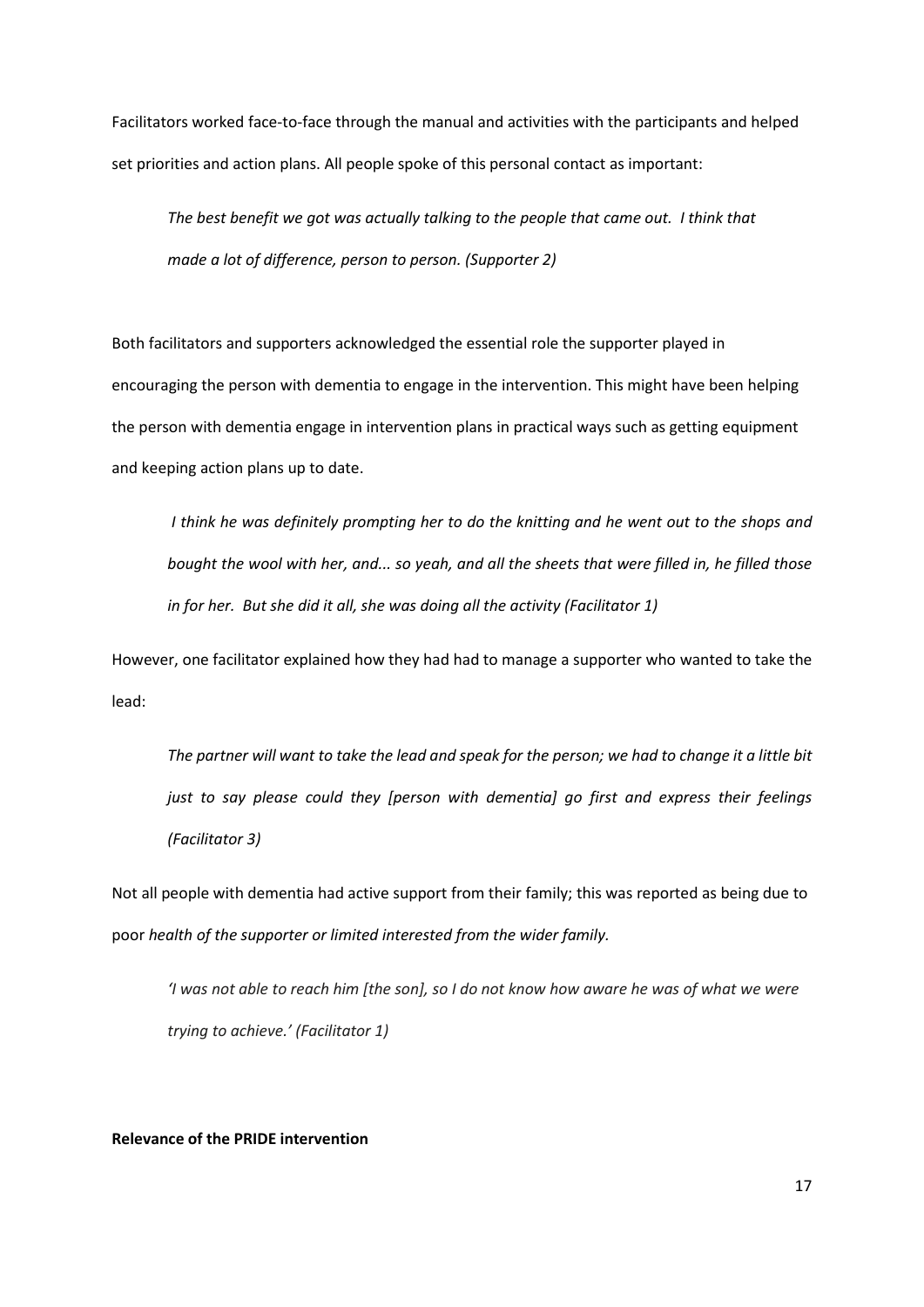PRIDE was aimed at those with mild dementia and all thought the intervention would be most useful soon after diagnosis. This support explained it helped to reduce fear following a diagnosis:

*We wouldn't have known where to go and that actually you can have some sort of life, because when something like that is said to you, you think that's the end. That's actually where the fear comes because really don't know where to turn or what to do and somebody coming in and talking to you about it and helping with these sort of things gives you a vision. (Supporter 4)*

*I think it's good just being diagnosed because it gives you a look into what help you can get and things like that (Person with dementia 2)*

A facilitator confirmed that the PRIDE intervention would give hope to those newly diagnosed with dementia:

*I feel that they're trying to recognize somebody that's newly diagnosed, to actually state that because you have a diagnosis, it doesn't mean that life stops. (Facilitator 3)*

This contrasted with the other dyads where the person had been living with dementia over 12 months. Here facilitators found it most challenging when they were delivering the intervention to 'socially active' couples. However, it was also recognized that PRIDE may be suitable to lay the foundations of skills that may be useful as dementia progresses:

*Because I do think the lady maybe she is at risk of maybe losing some of those activities' (Facilitator 3).*

The intervention delivery was centred on the PRIDE manual. While the majority found the manual easy to use there were some negative comments on layout and the use of smiley faces:

*'If you don't mind me saying, I think this is a kiddie's way of doing this.' (Person with dementia 3).*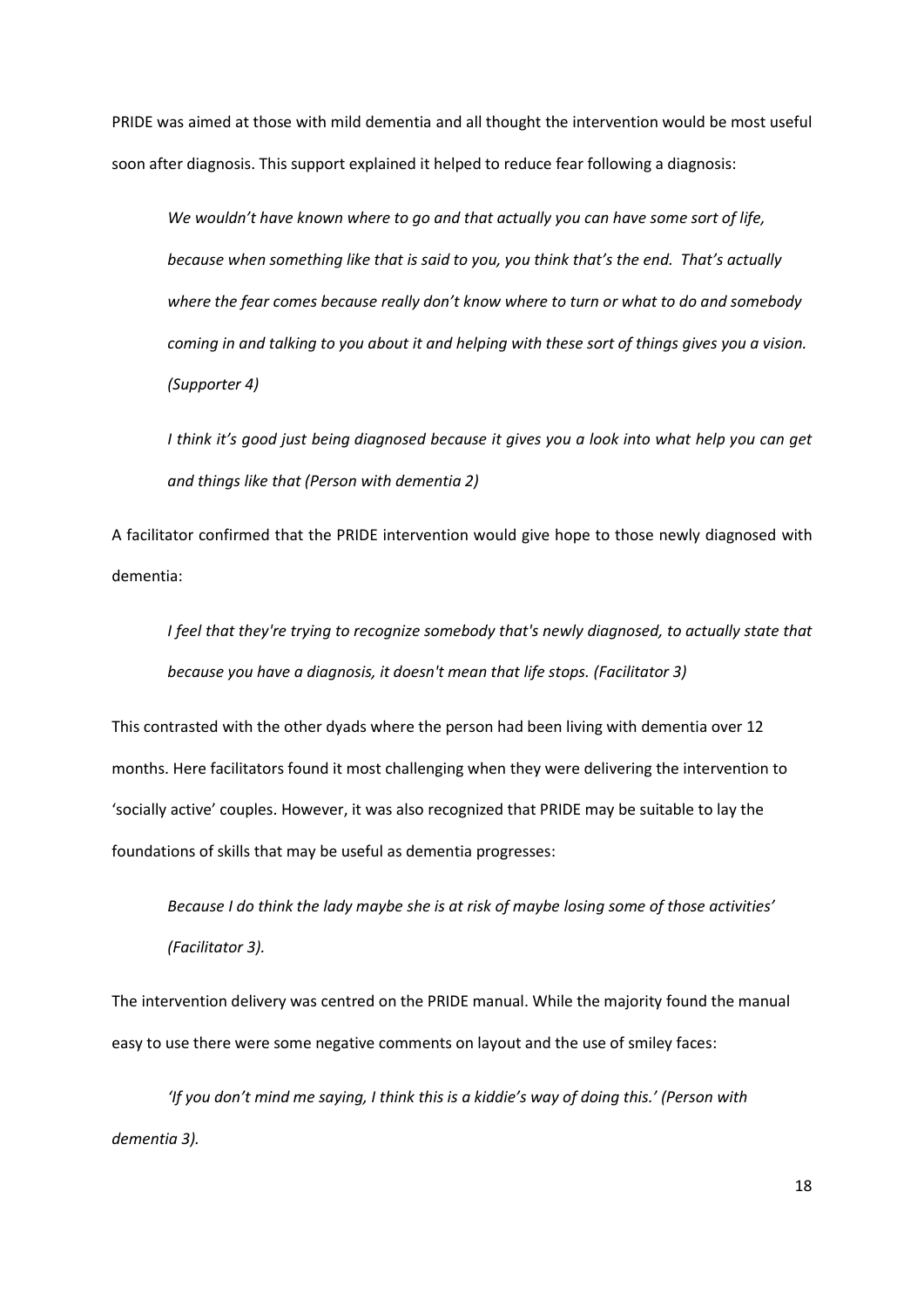The facilitators used the manual in every session. However, they all gave examples of how they had had to adapt the delivery; often this was due to over enthusiasm:

*On one occasion I had to scrap everything and pull it right back, because we thought too big, it is good experience (Facilitator 1).*

## **Discussion**

Overall, the intervention and training was feasible to deliver and was well received by those who took part. Of those eligible 59% consented to be in the study. Seventy-nine percent attended at least two sessions, and 73% attended all three. Setting up sites to be ready to provide the intervention had its challenges, but these were overcome. The strength of this study is that we have good data on the required time to recruit participants; that intervention delivery is best developed and organized by the recruiting research site since when research teams attempt collaboration across agencies, fluctuating commissioning arrangements can undermine the progress of applied research such as this; and some outcome measures such as the *TUG test* may not be flexible enough for this type of study.

Recruiting, sites as well as participants, is one of the common challenges of health research, but also the key to their success (Borschmann et al., 2014; Kaur, Smyth and Williamson, 2012; Nuno et al., 2017). Estimating adequate recruitment timelines for a large trial is one of the key functions of a feasibility study (Thabane et al., 2010). We found two significant obstacles. The changes in the NHS governance approval system was beyond the team's control and unexpected, especially as we had completed a similar procedure some months prior. Secondly, matching available intervention facilitators to research sites was difficult. The feasibility study required the recruitment of sites that not only had the capacity to identify, recruit and assess participants, but to also have available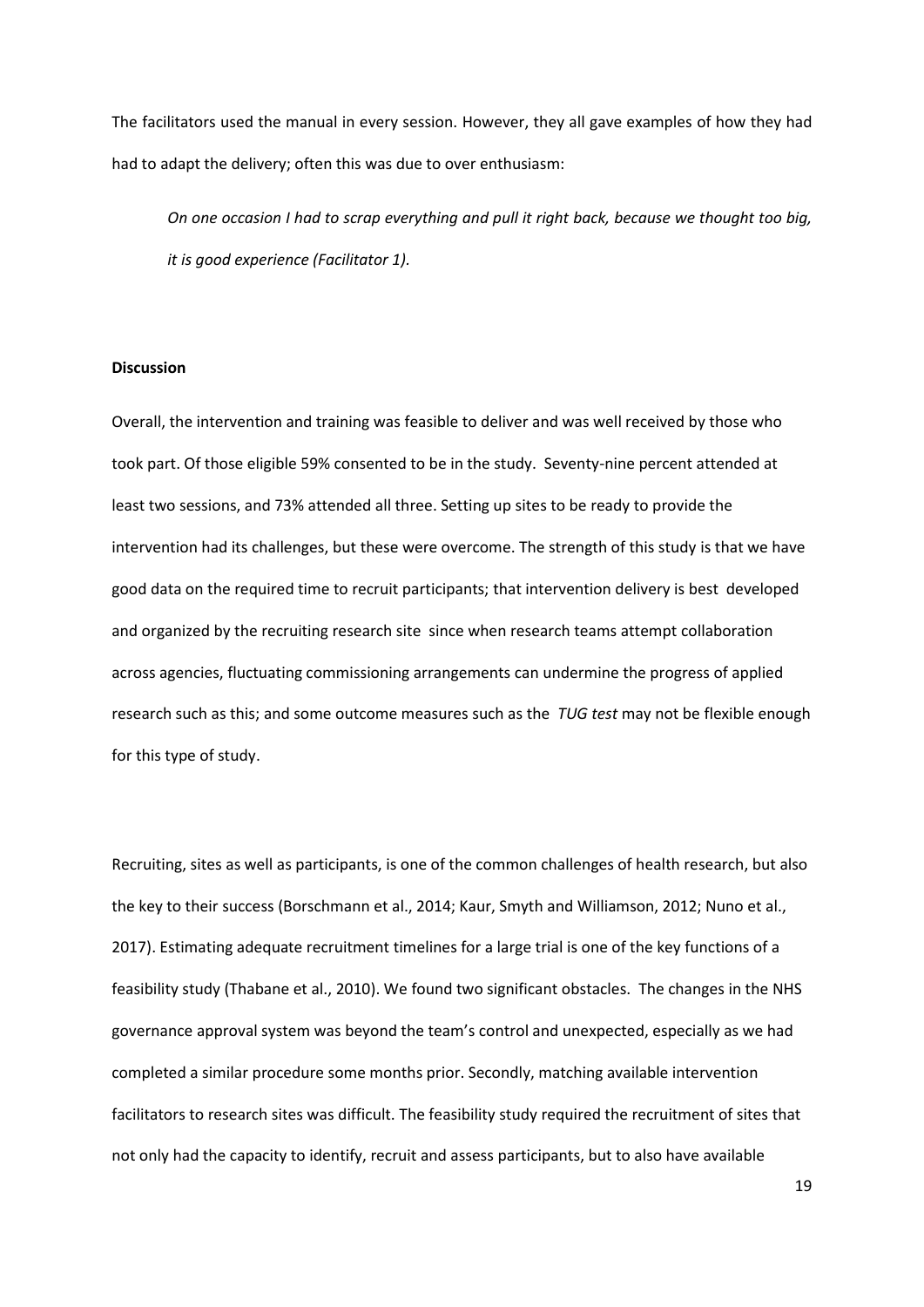suitably qualified staff to provide the intervention. Initially, it was envisaged that Dementia Advisors from voluntary organisations would be able to fulfil this role. Although the project had the support of the head and regional offices of these voluntary organisations we found that it was untenable to rely solely on the voluntary sector. Attrition due to organisational factors and delays in participants recruitment have been found in other studies relying on interventions being delivered by the voluntary sector (Mountain et al., 2017) and although our intervention providers were paid employees, similar issues arose. Therefore, NHS staff working with memory clinics, typically nursing staff and clinical dementia researchers were approached to facilitate the intervention. This observation suggests that a wide variety of staff can deliver an intervention of this type. Furthermore, we have now developed more specific site-requirements when engaging sites on the upcoming larger scale project(Shafayat et al 2019). Ellwood and colleagues(2018) also found that a targeted approach to site recruitment (in their case, care homes) was more successful and less time consuming than a broad approach.

Fewer participants than anticipated were recruited, due to the difficulties encountered with site and interventionist recruitment start dates. However, we continued with the study for 10 months until we had enough information to guide us when planning a large trial. Recruitment via the JDR register was not successful for the following reasons: some potential participants were not aligned adequately to the research sites and many did not respond to our attempts to engage them. Recruiting from memory clinics was the most successful method of recruitment. Ill-health was a common cause for not continuing with the study and four dyads withdrew from the study without giving a reason. Of those who remained in the study, compliance with the three intervention sessions was high.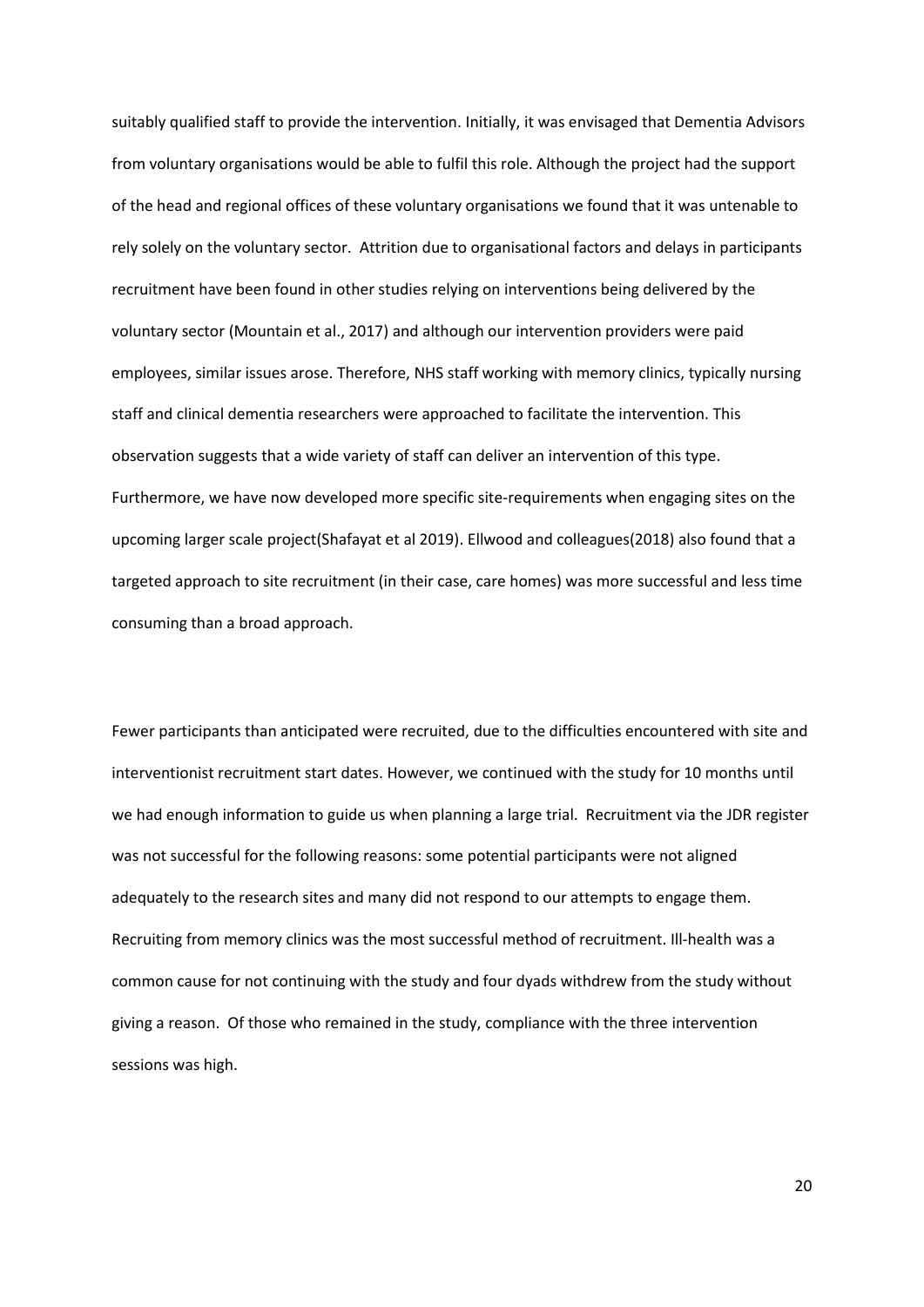All measures were acceptable to participants with only minor difficulties encountered. The *TUG* test occasionally required moving obstacles out of the way, but this was surmountable. Although there was some missing data, it was minimal (i.e. less than 2%). Although moderately lengthy 1-2 hours, all assessments were completed in one visit and no participants were distressed by the questions. With this limited sample, differences between groups were not expected, and were just looked at for exploratory purposes. Based on the results here, the authors conclude most of these measures would be suitable for the main trial.

#### *Participant and facilitator qualitative perceptions of the PRIDE intervention*

The convenience sample was small representing only 11% of the dyads recruited, however there was consistency in the accounts provided. All found the intervention acceptable and reported positive experiences. The timing of the intervention is an important factor with most relevance being with those newly diagnosed. Supporters and facilitators encouraged the person with dementia to act and reflect on activities and tasks. Having a facilitator seems to have empowered the person with dementia to be actively involved in the intervention. This maximized the ethos of the PRIDE study and contrasts with previous research where there have been reports of family members trying to do more than is necessary or needed, for or on behalf of, the person with dementia (Sterin, 2002).

The personal interactions with the facilitator were reported as important, possibly reflecting a therapeutic alliance. Caution is needed as it is important to differentiate whether positive outcome scores are due to the intervention or the therapeutic alliance between dyad and facilitator. This is especially important to explore as participants consistently reported that they did not use the manual between sessions. A large scale trail should develop methods to explore this observation.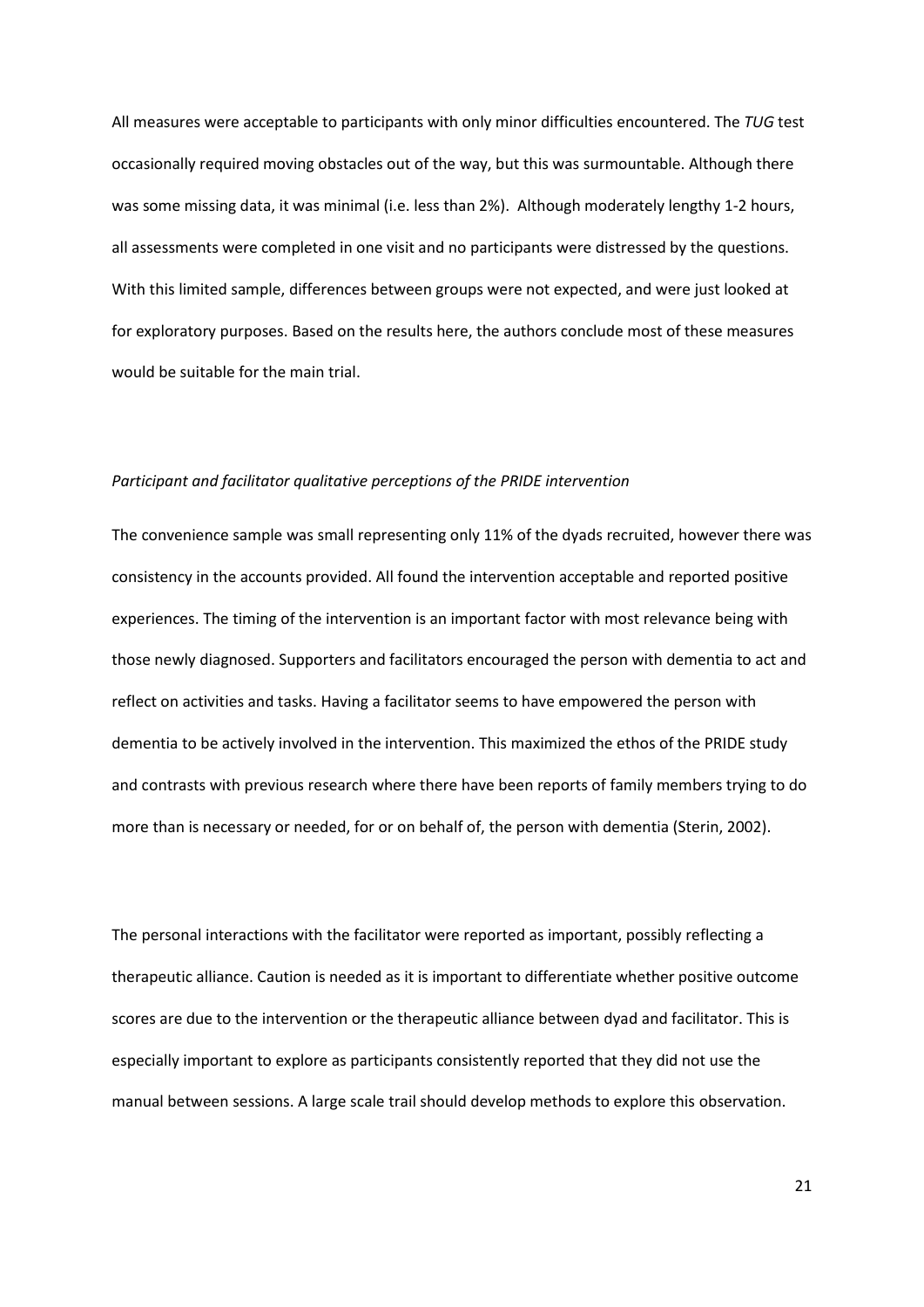#### *Limitations*

The main limitation to this study is that we were unable within our timescale to engage that range of sites planned to explore geographical and participant variability. A future study may need to stratify for geographical location. The present study demonstrated that a variety of dementia staff of differing grades and training can successfully deliver this intervention, but we have not calculated the costs of training and time taken to deliver the intervention.

## *Clinical and Research Implications*

Looking further into the mean differences in self-management (*SMAS*) scores, the moderate effect size suggests that with a larger sample significant differences are possible. These findings suggest that not only might the intervention be beneficial in improving self-management, but also that this could be especially true for those who would gain the most benefit from the intervention. Selfmanagement skills, as measured by the *SMAS*, and the confidence to use these skills can be a key asset to limit the excess disability often found to have a significant impact on dementia (Brody et al., 1971; Spector and Orrell, 2010). Given the concept of the PRIDE intervention and its potential for empowering people with mild dementia to live well, these preliminary findings suggest that the *SMAS* self-management instrument has good potential as a primary outcome measure in a future large scale trial. Larger sample sizes might also be able to detect a change in cognitive performance associated with this intervention.

# *Conclusions*

The PRIDE intervention was feasible to carry out and acceptable to persons with dementia and their supporters. Our findings provide good information on recruitment and retention rates and the time taken to recruit 34 dyads across four sites. Involving memory clinic staff as intervention facilitators had a positive impact on overcoming some of the delays encountered. Examination of the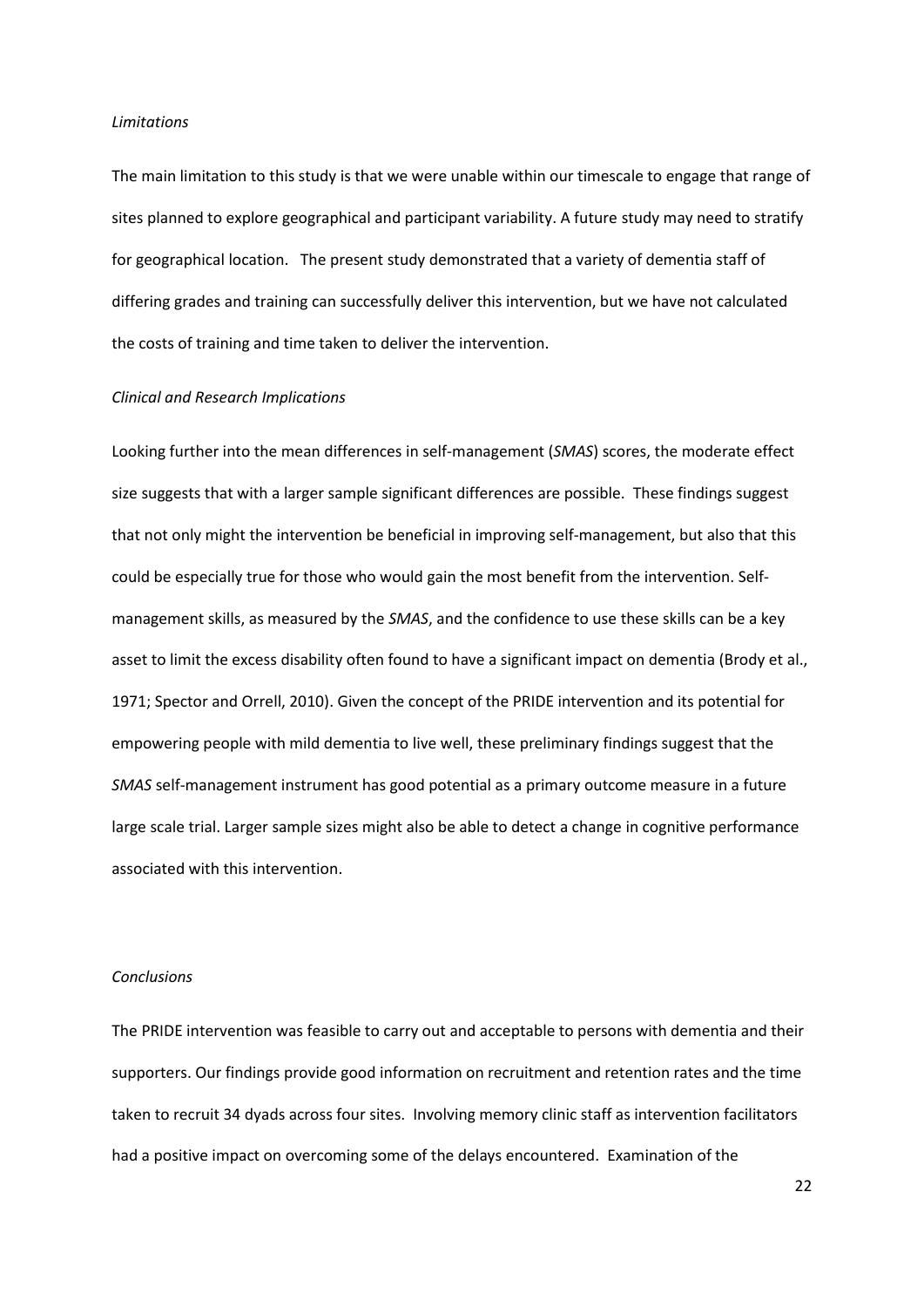performance of outcome measures suggests that most were acceptable and feasible to use, but there may be scope to exclude some of the instruments use in a future study. The self-management instrument shows the strongest promise and is in line with the concepts underlying PRIDE. The findings of this feasibility study can be used to inform a future large scale randomized controlled trial of the PRIDE intervention.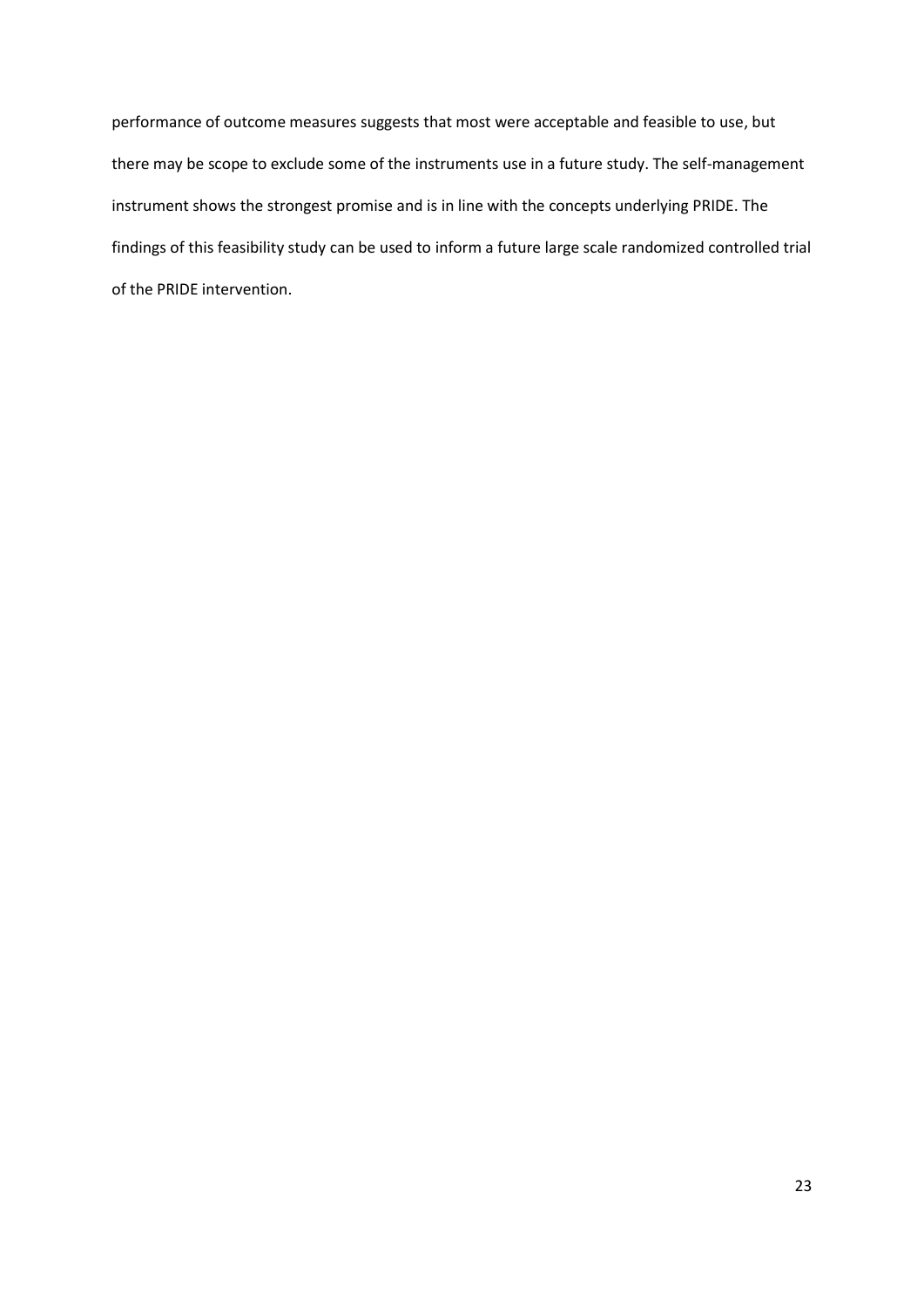# **Disclosure:**

# **Competing interests:** None

# **Funding**

PRIDE is supported by the Economic and Social Research Council (ESRC) and National Institute of Health Research (NIHR) [ES/L001802/1] and is a partnership between University College London (UCL), University of Nottingham, University of Sheffield, University of East Anglia, University of Hull, Loughborough University, University of Manchester, University of Southern Santa Catarina, Federal University of Santa Catarina, Maastricht University, and Tapestry (formerly Age Concern Havering). Holly Walton's PhD research is funded by the UCL Economic and Social Research Council (ESRC) Doctoral Training Centre [Grant reference: ES/J500185/1].

**Project reference:** ES/L001802/1

**Sponsor:** ESRC 15/08/23

**REC:** Nottingham 1 ethics committee 16/EM/0044

# **Authors' contributions**

MO, EMC, GC, EH, and GM developed the original concept of the study. All authors drafted the original protocol, developed the design and methodology and contributed to the development of the PRIDE intervention and manual. EC drafted the paper and is the main author. All authors reviewed and commented on drafts of this paper. All authors read and approved the final manuscript.

# **Acknowledgements**

We would like to acknowledge the input of the larger PRIDE team and PPI representatives, and thank the research sites and participants. [https://www.institutemh.org.uk/research/projects-and](https://www.institutemh.org.uk/research/projects-and-studies/current-studies/protect/246-the-pride-study)[studies/current-studies/protect/246-the-pride-study](https://www.institutemh.org.uk/research/projects-and-studies/current-studies/protect/246-the-pride-study)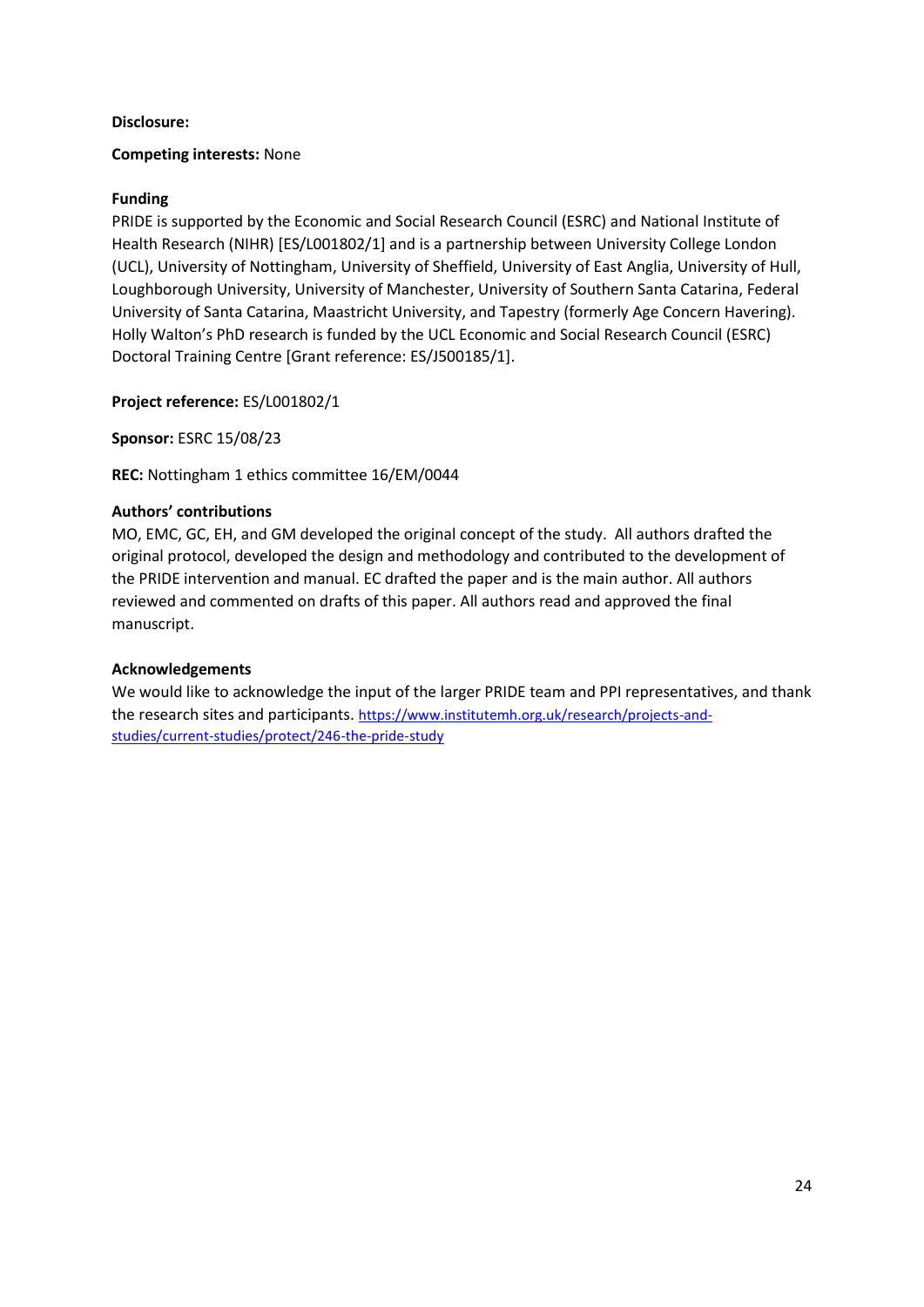# References

**Beecham, J. and Knapp, M.** (1992). Costing psychiatric interventions. In *Measuring Mental Health Needs*. G. Thornicroft editor. pp.163-183. London: Gaskell.

**Birt, L., Poland, F., Csipke, E., and Charlesworth, G.** (2017). Shifting dementia discourses from deficit to active citizenship. *Society Health and Illness*, 39(2), 199-211.

**Birt, L., et al.,** (2019). Maintaining Social Connections in Dementia: A Qualitative Synthesis. *Qualitative Health Research*, 30(1). DOI[. 10.1177/1049732319874782](https://www.researchgate.net/deref/http%3A%2F%2Fdx.doi.org%2F10.1177%2F1049732319874782)

**Borschmann, R., Patterson, S., Poovendran, D., Wilson, D. and Weaver, T.** (2014). Influences on recruitment to randomised controlled trials in mental health settings in England: a national crosssectional survey of researchers working for the Mental Health Research Network*. Medical Research Methods*, 2014, 14;23

**Brandt, J.** (1991). The Hopkins Verbal Learning Test. *[Clinical Neuropsychologist,](https://www.tandfonline.com/toc/ntcn19/current)* 5 (2), 125-142.<https://doi.org/10.1080/13854049108403297>

**Brody, E.M., Kleban, M.H., Lawton, M.P., and Silverman, H.A.** (1971). Excess disabilities of mentally impaired aged: impact of individualised treatment. *Gerontologist*, 11, 124-133. [doi.org/10.1093/geront/11.2\\_Part\\_1.124](https://doi.org/10.1093/geront/11.2_Part_1.124)

B**ucks, R.S., Ashworth, D.L, Wilcock, G.K., and Siegfried, K**. (1996). Assessment of activities of daily living in dementia: development of the Bristol Activities of Daily Living Scale. *Age and Ageing*, 5(2), 113-120. DOI: [10.1093/ageing/25.2.113](https://doi.org/10.1093/ageing/25.2.113)

**Burgener, S. C., Buettner, L. L., Beattie, E., and Rose, K. M.** (2009). Effectiveness of communitybased, nonpharmacological interventions for early-stage dementia: Conclusions and recommendations. *Journal of Gerontological Nursing*, 35(3), 50-57. [doi.org/10.3928/00989134-](https://doi.org/10.3928/00989134-20090301-03) [20090301-03](https://doi.org/10.3928/00989134-20090301-03)

**Clarke, C. L. et al.,** (2013). Healthbridge: The National Evaluation of Peer Support Networks and Dementia Advisers in implementation of the National Dementia Strategy for England. Retrieved from Department of Health and Social Care website:

[https://www.gov.uk/government/uploads/system/uploads/attachment\\_data/file/246406/Demonstr](https://www.gov.uk/government/uploads/system/uploads/attachment_data/file/246406/Demonstrator_Sites_Evaluation_-_Final_Report_Master.pdf%20accessed%20February%2026%202019) ator Sites Evaluation - Final Report Master.pdf accessed February 26 2019

**Coast, J. et al.,** (2008). Valuing the ICECAP capability index for older people. *Social Science and Medicine,* 67(5), 874-882. [doi.org/10.1016/j.socscimed.2008.05.015](https://doi.org/10.1016/j.socscimed.2008.05.015)

**Craig, P, et al.,** (2008). Developing and evaluating complex interventions: the new Medical Research Council guidance. *British Medical Journal*, 337: a1655. *[doi.org/10.1136/bmj.a1655](https://doi.org/10.1136/bmj.a1655)*

**Csipke, E. et al.,** (2018). Promoting Independence in Dementia (PRIDE): protocol for a feasibility trial of the PRIDE intervention for living well with mild dementia. *International Journal of Clinical Trials*, 5 (4), 177-185.

De**partment for Constitutional Affairs.** (2005). The Mental Capacity Act 2005. http://www.opsi.gov.uk/acts/acts2005/20050009.htm Accessed February 25, 2019.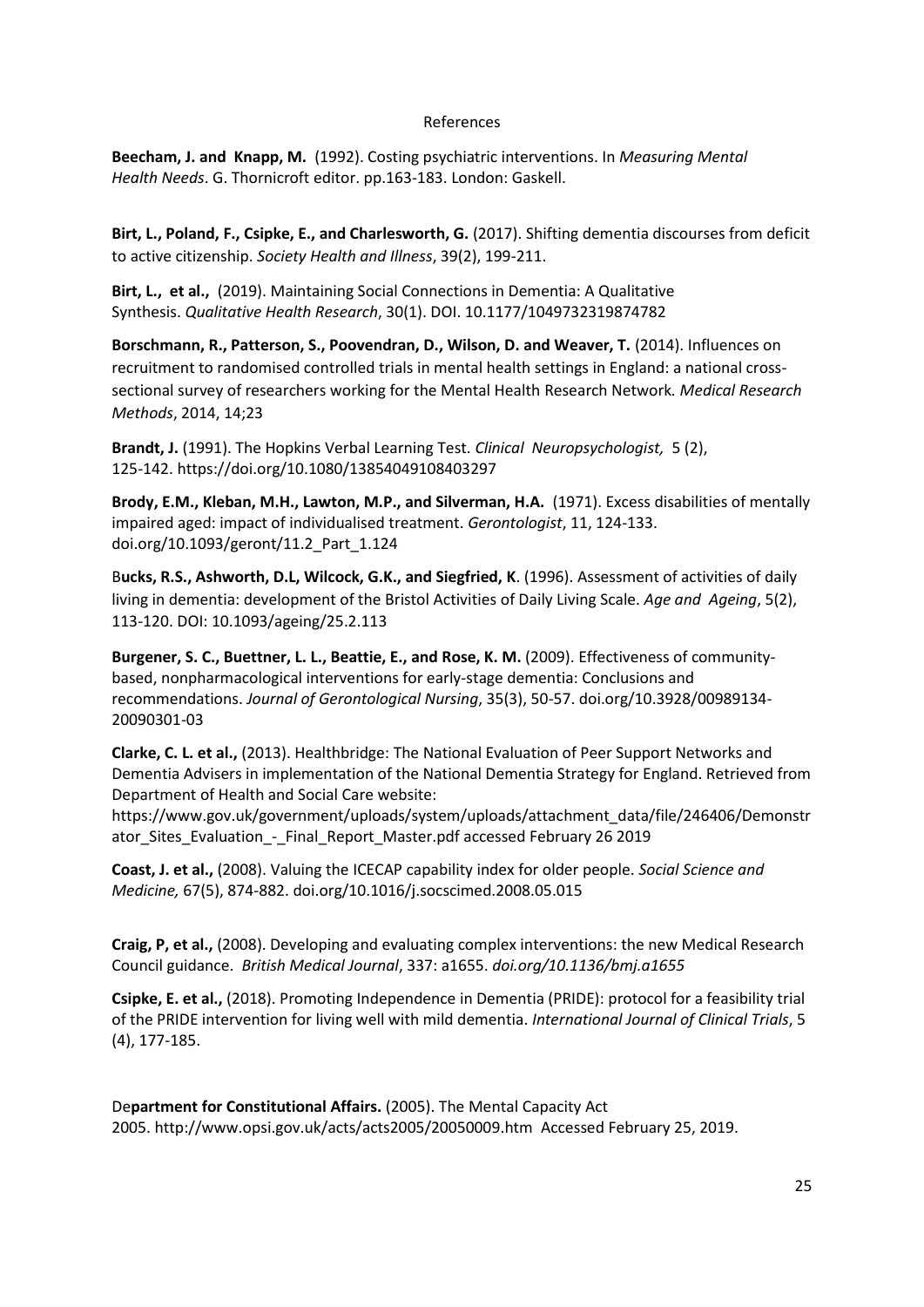**Department of Health.** (2016). Prime Minister's Challenge on Dementia 2020: Implementation plan.Retrieved from Department of Health and Social Care website:

[https://www.gov.uk/government/uploads/system/uploads/attachment\\_data/file/507981/PM\\_Dem](https://www.gov.uk/government/uploads/system/uploads/attachment_data/file/507981/PM_Dementia-main_acc.pdf%20Accessed%20February%2025) [entia-main\\_acc.pdf Accessed February 25,](https://www.gov.uk/government/uploads/system/uploads/attachment_data/file/507981/PM_Dementia-main_acc.pdf%20Accessed%20February%2025) 2019.

**d'Orsi, E. et al.,** (2017). Is use of the internet in midlife associated with lower dementia incidence? Results from the English Longitudinal Study of Ageing. *Aging and Mental Health,* 22 (11), 1525-1533.

**Ellwood., et al.,,** (2018). Recruiting care homes to a randomised controlled trial. *Trials*, 19, 535. [doi.org/10.1186/s13063-018-2915-x](https://doi.org/10.1186/s13063-018-2915-x)

**EuroQoL Group.** (1990). EuroQoL: A new facility for the measurement of health related quality of life. *Health Policy*, 16, 199-208[. doi.org/10.1016/0168-8510\(90\)90421-9](https://doi.org/10.1016/0168-8510(90)90421-9)

**Hammar, I.O., Ekelund, C., Wilhelmson, K., and Eklund, K.** (2014). Impact on participation and autonomy: test of validity and reliability for older persons. Health Psychology and Research, 2(3), 1825. doi: [10.4081/hpr.2014.1825](https://dx.doi.org/10.4081%2Fhpr.2014.1825)

**Hughes, M.E., Waite, L.J., Hawkley, L.C., and Cacioppo, J.T.** (2004). A short scale for measuring loneliness in large surveys results from two population-based studies. *Research in Aging*, 26(6), 655- 672. [doi.org/10.1177/0164027504268574](https://doi.org/10.1177%2F0164027504268574)

**Hyde, M., Wiggins, R.D., Higgs, P., and Blane, D.B.** A (2003). measure of quality of life in early old age: the theory, development, and properties of a needs satisfaction model (CASP-19). *Aging Mental Health,* 2003, 7,186-194. DOI: [10.1080/1360786031000101157](https://doi.org/10.1080/1360786031000101157)

**Jenson, E. A., and Laurie, C.** (2016). Doing real research: a practical guide to social research. Sage, London.

**Kaur, G., Smyth, R.L. and Williamson, P.** (2012). Developing a survey of barriers and facilitators to recruitment in randomized controlled trials. *Trials,* 13, 218. doi:10.1186/1745-6215-13-218

**Khondoker, M., Rafnsson, S. B., Morris, S., Orrell, M. and Steptoe, A.** (2017). Positive and negative experiences of social support and risk of dementia in later life: An investigation using the English Longitudinal Study of Ageing. *Journal of Alzheimer's Disease*, 58(1), 99-108.

**Lion, et al.,** (2019). Do people with dementia experience stigma? A cross country comparison between Italy, Poland and the UK. *Aging Mental Health*, (in press).

**Low, L.F., Swaffer, K., McGrath, M., and Brodaty, H.** (2018). Do people with early stage dementia experience Prescribed Disengagement®? A systematic review of qualitative studies. *International Psychogeriatrics*, (30), 807-831.

**Morris, J.C.** (1993). The Clinical Dementia Rating (CDR): current version and scoring rules. *Neurology*, 43(11), 2412-2414.

**Mountain, G.;,Gossage-Worrall, R., Cattan, M., and Bowling, A.** (2017). Only available to a selected few? Is it feasible to rely on a volunteer workforce for complex intervention delivery? *Health and Social Care in the Community*, 25 (1), 177-184[. doi.org/10.1111/hsc.12285](https://doi.org/10.1111/hsc.12285)

**Nuño, M.M. et al.,** (2017). Attitudes toward clinical trials across the Alzheimer's disease spectrum. *Alzheimer's Research and Therapy* 9, 81 doi:10.1186/s13195-017-0311-5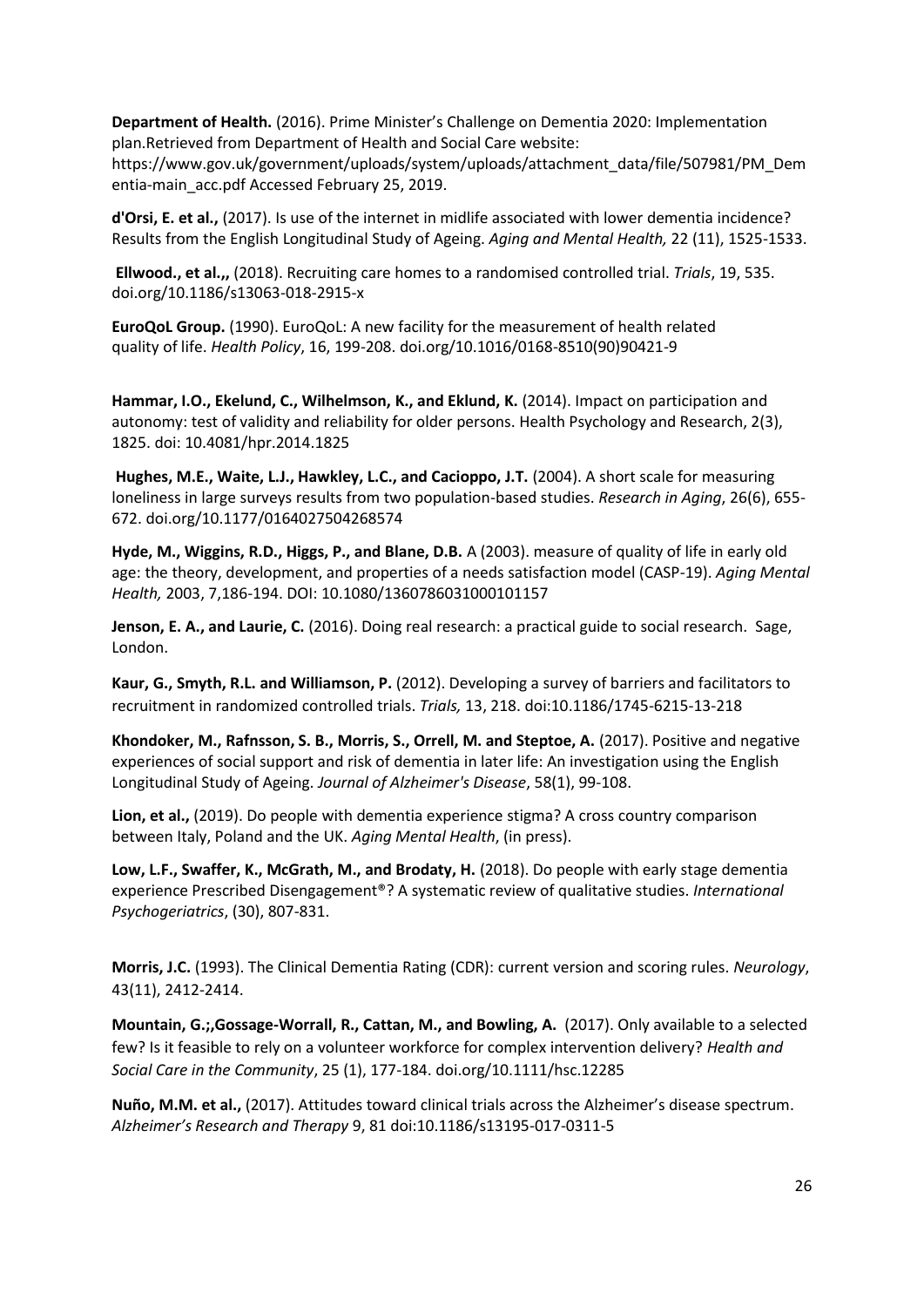**Podsiadlo, D. and Richardson S.** (1991). The timed" Up & Go": a test of basic functional mobility for frail elderly persons*. Journal of American Geriatric Society*, 39(2), 142. [doi.org/10.1111/j.1532-](https://doi.org/10.1111/j.1532-5415.1991.tb01616.x) [5415.1991.tb01616.x](https://doi.org/10.1111/j.1532-5415.1991.tb01616.x)

**Rafnsson, S. B. et al.,** (2017).Loneliness, social integration, and incident dementia over 6 years: prospective findings from the English Longitudinal Study of Ageing. *Journal of Gerontology*, Series B. [doi.org/10.1093/geronb/gbx087](https://doi.org/10.1093/geronb/gbx087)

**Schuurmans, H., et al.,** (2005). How to measure self-management abilities in older people by selfreport. The development of the SMAS-30. *Quality of Life Research*, 14(10), 2215-2228. DOI: [10.1007/s11136-005-8166-9](https://doi.org/10.1007/s11136-005-8166-9)

**Shafayat, A. et al.,** (2019). Promoting Independence in Dementia (PRIDE): Protocol for a Feasibility Randomised Controlled Trial. *Trials*, 20, 709. doi.org/10.1186/s13063-019-3838-x

**Smith, S.C, et al.,** (2005). Measurement of health-related quality of life for people with dementia: Development of a new instrument (DEMQOL) and an evaluation of current methodology. Health Technology Assessment, 9(10),1-112.

**Soni, M, et al.,** (2017). Physical activity pre-and post-dementia: English Longitudinal Study of Ageing. *Aging and Mental Health*, 1-7. [doi.org/10.1080/13607863.2017.1390731](https://doi.org/10.1080/13607863.2017.1390731)

**Spector, A., Orrell, M**. (2010). Using a biopsychosocial model of dementia as a tool to guide clinical practice. *International Psychogeriatrics*, 22, 957-965. https://doi.org/10.1017/S1041610210000840

# **Srivastava, A. and Thomson, S. B.** (2009).

Framework Analysis: A Qualitative Methodology for Applied Policy Research. *Journal of Administration and Governance,* Vol. 4. No. 2.

**Stock, J., Hogervorst, E., Stevinson, C., and Rahardjo, T. B.** (2015). The role of mental health in the relationship between walking and cognitive ability in older adults in Indonesia. *Journal of Science and Medicine in Sport*, 19, e37-e38[. doi.org/10.1016/j.jsams.2015.12.465](https://doi.org/10.1016/j.jsams.2015.12.465)

**Steptoe, A., Breeze, E., Banks, J. and Nazroo, J.** (2013). Cohort profile: the English Longitudinal Study of Ageing. *International Journal of Epidemiology*, 42, 1640-1648.<https://doi.org/10.1093/ije/dys168>

**Sterin, J.** (2002). Essay on a word: a lived experience of Alzheimer's Disease. Dementia, 1, 7– 10.

**Stoner, C.R., Orrell, M., Long, M., Csipke, E. and Spector, A.** (2017).The development and preliminary psychometric properties of two positive psychology outcome measures for people with dementia: the PPOM and the EID-Q. BMC *Geriatrics*, 17:72. doi: 10.1186/s12877-017-0468-6.

**Thabane, L. et al.,**(2010). Tutorial on pilot studies: the what, why and how. *BMC Medical Research Method*, 10,1.

**Vertesi, A., Lever, J.A, Molloy, D.W., Sanderson, B., Tuttle. I., and Pokoradi, L.** (2001). Standardized mini-mental state examination. Use and interpretation. *Canadian Family Physician,* 47, 2018–23.

**Walton, H.J.** (2018). Evaluating the implementation of social interventions to improve independence in dementia (Doctoral Thesis (Ph.D). Available from UCL Discovery: <http://discovery.ucl.ac.uk/10064480/>

Yates, L., Csipke, E., Moniz-Cook, E., Leung, P., Walton, H., Charlesworth, G. and Orrell, M. (2019). The development of the Promoting Independence in Dementia (PRIDE) intervention to enhance independence in dementia. *Clinical Interventions in Aging*, 2019, 14, 1615-1630.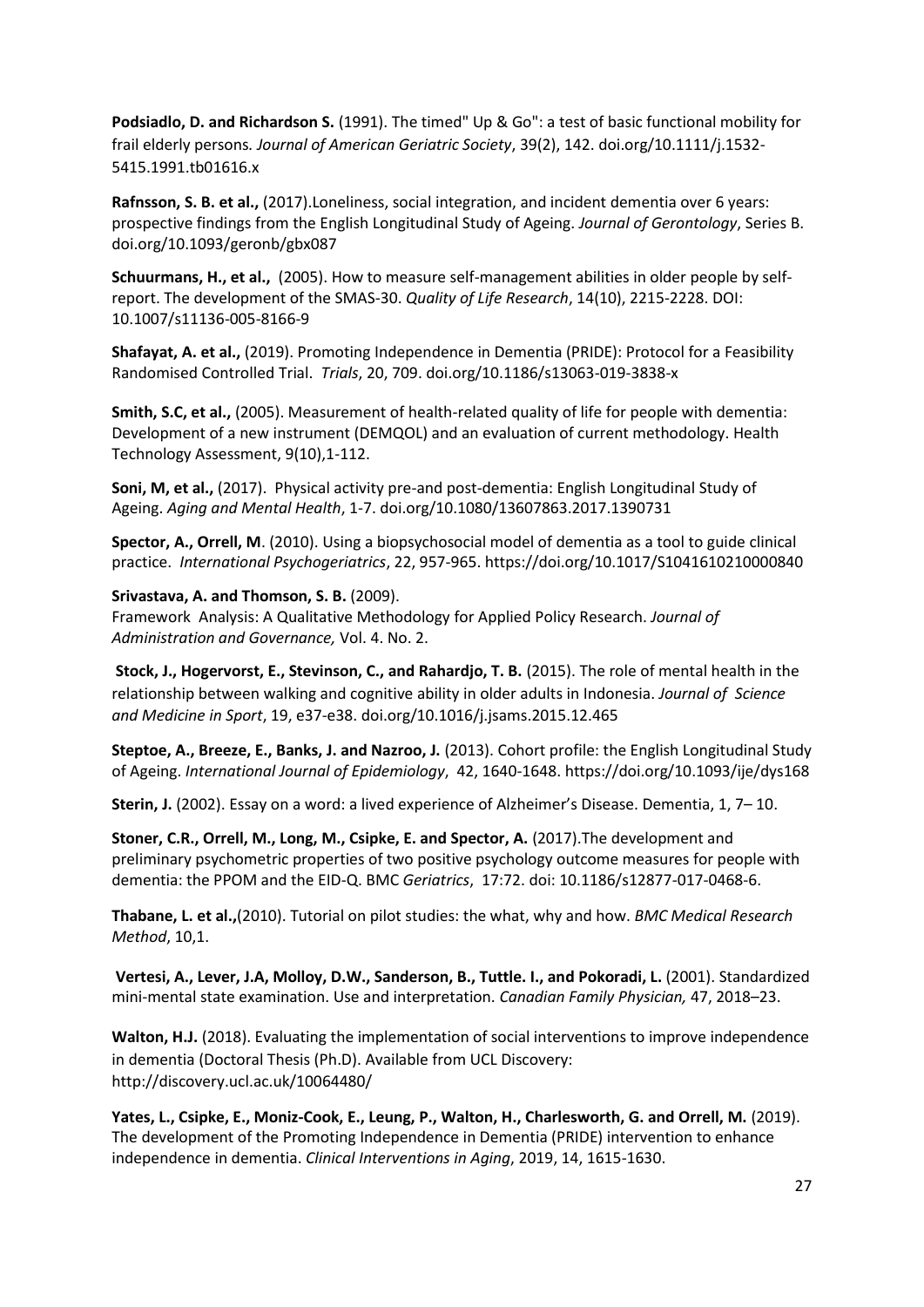# **Table 1 Topic guide for focus groups with participants and supporters**

|                   | <b>Stem Questions and Prompts</b>                                                             |
|-------------------|-----------------------------------------------------------------------------------------------|
| 1)                | What did you think of the PRIDE manual?                                                       |
| $\qquad \qquad -$ | Is there anything you like about the manual? Why?                                             |
|                   | Is there anything you dislike about the manual? Why?                                          |
| -                 | Which topics did you choose to work on? Why?                                                  |
| -                 | Were any of the sections / topics in the manual particularly useful to you? Why?              |
|                   | Were any of the sections / topics in the manual not useful or relevant to you? Why?           |
| -                 | What do you think about the resources provided for the topics you chose?                      |
| 2)                | What did you think of the following exercise?                                                 |
| $\qquad \qquad -$ | PRIDE profile: information about you (p6-7)                                                   |
| $\qquad \qquad -$ | Finding a balance grid (p8)                                                                   |
|                   | People and connections bubbles (p12)                                                          |
| -                 | People and connections support network map (p14)                                              |
| -                 | Making decisions: How do you make decisions? (p42)                                            |
| -                 | Getting your message across: Supportive relationships (p58)                                   |
|                   | Do you have any suggested changes for these exercises?                                        |
| 3)                | What did you think of the clarity of information/language used/layout and design?             |
| -                 | How well were you able to follow the manual? (eg finding the right page)                      |
| -                 | Were you able to understand the information presented in the manual? (eg appropriate          |
|                   | language used, non academic terms)                                                            |
| -                 | What do you think about the layout of information? (eg any issues with clarity, size of       |
|                   | text, presentation of information?)                                                           |
| -                 | What do you think of the design of the manual? (eg color, images)                             |
| 4)                | What do you think about the intervention/programme?                                           |
| -                 | Was the programme useful? (eg If yes, in what ways? If no, why not? How could the             |
|                   | programme have been more helpful for you?)                                                    |
| -                 | Did you make any changes to your activities/lifestyle/actions related to taking part in this  |
|                   | programme? If so, what changes did you make? Why? If not, why not?                            |
|                   | How was your experience of working with a dementia advisor?                                   |
|                   | Was three sessions too many, too few, or just right for this programme?                       |
| -                 | How long did your sessions tend to take? Was this too long, too short, or just right? (If too |
|                   | long or short - recommend a suitable amount of time)                                          |
| 5)                | What did you think of the plan, do, review section?                                           |
|                   | Did you find planning activities and actions helped you to actually go and do them?           |
|                   | How did you find keeping track of your activities/actions? (eg Useful? Time-consuming?)       |
|                   | What do you think about reviewing your activities/actions in sessions 2 & 3 with your         |
|                   | advice worker? (eg Useful? Meaningful?)                                                       |
| —                 | What do you think about the worksheets?                                                       |
| 6)                | Did you use support?                                                                          |
|                   | Did you need any support to do the programme? (eg, How often? What kinds of support?)         |
|                   | Were you satisfied with the support you received while you were taking part in the            |
|                   | intervention?                                                                                 |
| 7)                | Did you experience any challenges?                                                            |
| -                 | Did you have any problems with the programme? If so, how did you overcome these?              |
| 8)                | <b>Experience of PRIDE.</b>                                                                   |
| -                 | Thinking about your experience on this project, what went well?                               |
| -                 | Was there anything that didn't go so well? (eg anything you were not satisfied with)          |

**Table 2. Topic guide intervention providers and delivered the PRIDE Intervention.**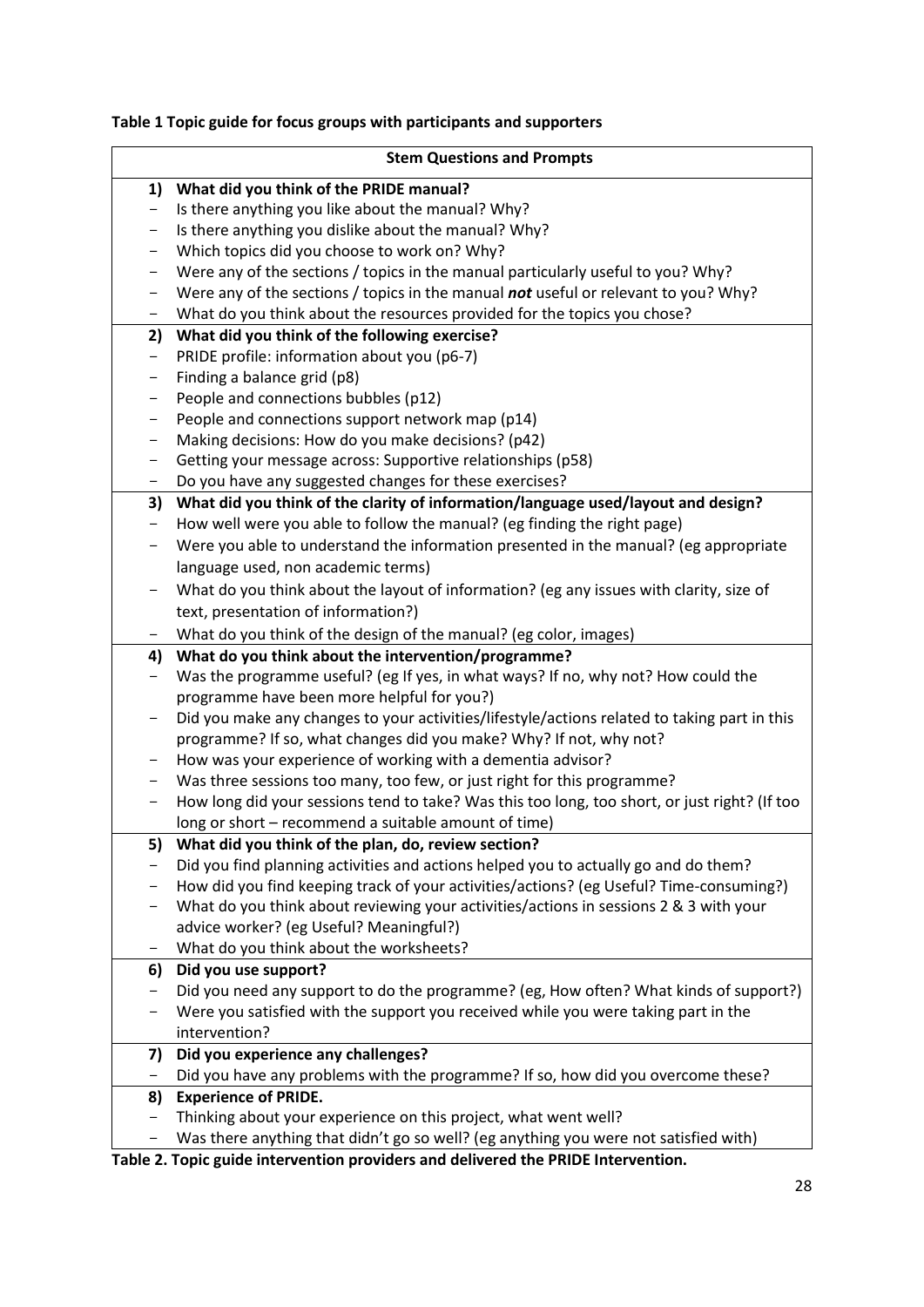|                                                                                       | <b>Stem Questions and Prompts</b>                                                                          |  |  |
|---------------------------------------------------------------------------------------|------------------------------------------------------------------------------------------------------------|--|--|
| 1) Please can you tell me about your experience of working with people with dementia? |                                                                                                            |  |  |
|                                                                                       | 2) How have you found the experience of delivering the PRIDE intervention?                                 |  |  |
| $\qquad \qquad \blacksquare$                                                          | How difficult or easy is it to deliver the intervention?                                                   |  |  |
|                                                                                       | Why?                                                                                                       |  |  |
|                                                                                       | 3) How helpful was the training in enabling you to deliver the PRIDE intervention?                         |  |  |
|                                                                                       | What was most helpful?                                                                                     |  |  |
| $\overline{\phantom{a}}$                                                              | What was least helpful?                                                                                    |  |  |
|                                                                                       | 4) Now that you have delivered the intervention is there anything you would change about the training?     |  |  |
|                                                                                       | Manual                                                                                                     |  |  |
|                                                                                       | Content                                                                                                    |  |  |
| $\overline{\phantom{a}}$                                                              | Style of delivery                                                                                          |  |  |
|                                                                                       | 5) How did you make contact with participants prior to starting the intervention?                          |  |  |
| $\overline{\phantom{a}}$                                                              | Who gave you information?                                                                                  |  |  |
| $\overline{\phantom{a}}$                                                              | What about type of information you had about participants?                                                 |  |  |
|                                                                                       | How long between getting information and starting intervention?                                            |  |  |
| $\overline{\phantom{a}}$                                                              | Where there any barriers to starting the intervention                                                      |  |  |
|                                                                                       | 6) To what degree were the skills and knowledge taught in training useful for delivering the Intervention? |  |  |
| $\overline{\phantom{a}}$                                                              | Practical skill?                                                                                           |  |  |
|                                                                                       | Theoretical knowledge ?                                                                                    |  |  |
|                                                                                       | 7) Did you use the DAW training manual alongside the PRIDE manual?                                         |  |  |
|                                                                                       | If so, did how did this work?                                                                              |  |  |
| $\overline{\phantom{a}}$                                                              | If not, why not?                                                                                           |  |  |
|                                                                                       | 8) Which parts of the DAW training manual are most useful when delivering intervention session             |  |  |
|                                                                                       | 9) Which part of the DAW training manual might need to change?                                             |  |  |
| $\overline{\phantom{a}}$                                                              | If so, what changes would you make? Eg omitting content (and what?), adding content (and what?)            |  |  |
|                                                                                       | 10) Have you experienced any barriers to applying what you learned in training to the Intervention?        |  |  |
|                                                                                       | Resource                                                                                                   |  |  |
| $\qquad \qquad \blacksquare$                                                          | Understanding<br>Links between training and intervention delivery                                          |  |  |
| $\qquad \qquad \blacksquare$                                                          | 11) For you, what was the most important part of the intervention?                                         |  |  |
|                                                                                       | Why was that most important?                                                                               |  |  |
|                                                                                       | 12) For you, what was the least helpful or important part of delivering the intervention, and why?         |  |  |
| $\overline{a}$                                                                        | Why was that least helpful or important in your view?                                                      |  |  |
|                                                                                       | How would you change it?                                                                                   |  |  |
|                                                                                       | 13) Which part of the intervention do you think participants most benefited from, and why?                 |  |  |
| $\qquad \qquad \blacksquare$                                                          | In what ways did they benefit?                                                                             |  |  |
| $\overline{\phantom{a}}$                                                              | Did participants report benefits or is this based on your observations?                                    |  |  |
|                                                                                       | 14) Which part of the intervention do you think participants least benefited from and why?                 |  |  |
| $\qquad \qquad -$                                                                     | In what way?                                                                                               |  |  |
|                                                                                       | 15) What did you think of the PRIDE manual?                                                                |  |  |
| $\qquad \qquad \blacksquare$                                                          | Was the language easy to understand?                                                                       |  |  |
| $\overline{\phantom{a}}$                                                              | How easy was it to navigate between sections?                                                              |  |  |
| $\overline{\phantom{m}}$                                                              | What did you think of the case stories?                                                                    |  |  |
|                                                                                       | 16) What did you think of the additional resources? For example the 'do' and the 'review' worksheet?       |  |  |
|                                                                                       | How did you use them?                                                                                      |  |  |
| $\overline{a}$                                                                        | What, if anything, would you change?                                                                       |  |  |
|                                                                                       | 17) How do you feel about your ability to deliver the intervention?                                        |  |  |
|                                                                                       | What would help you feel more confident about your ability to deliver PRIDE as planned?                    |  |  |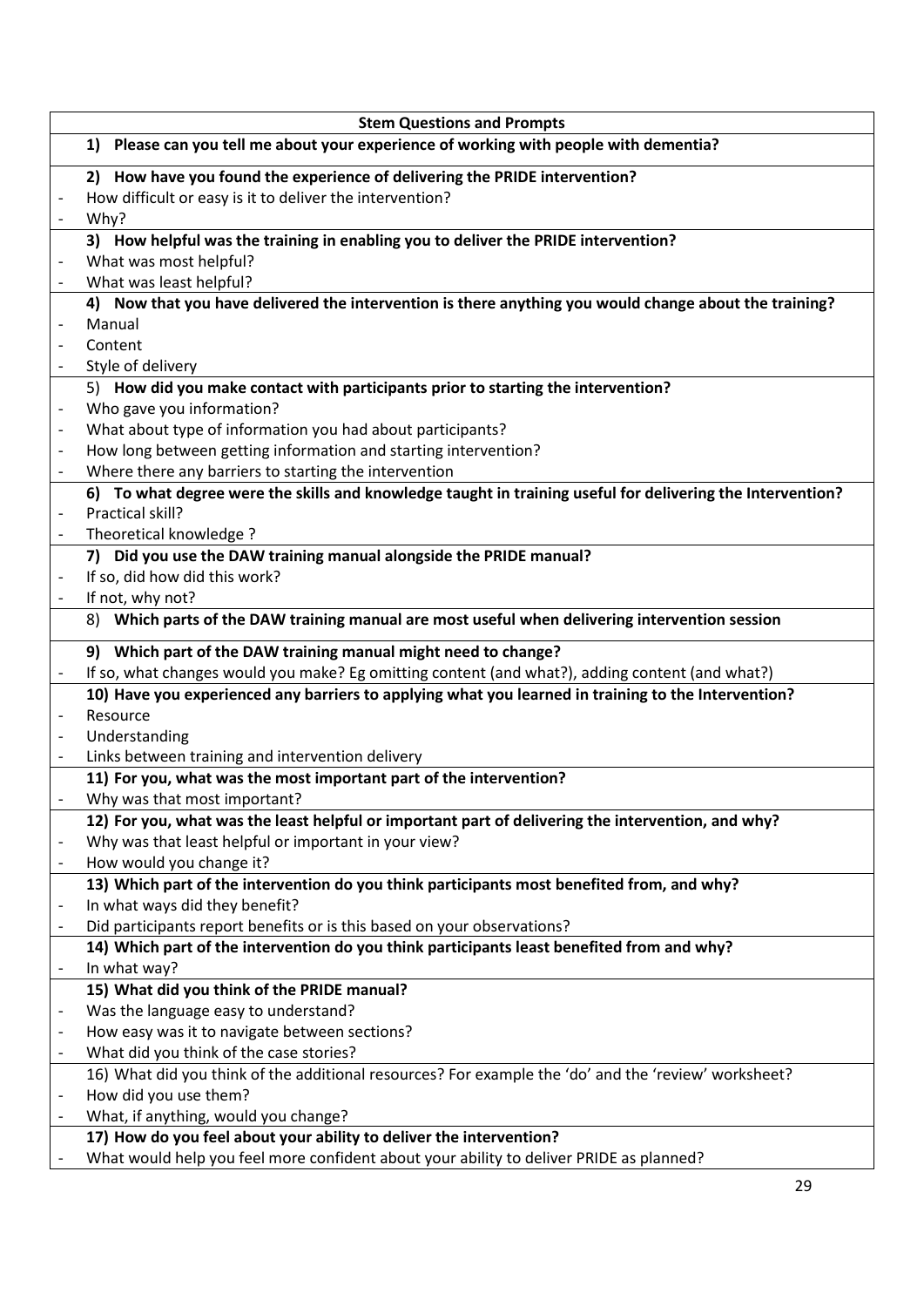|                          | 18) How do you feel about the time you had to deliver the Intervention?                      |
|--------------------------|----------------------------------------------------------------------------------------------|
| $\blacksquare$           | Where there other time constraints?                                                          |
|                          | Did participants need/use three sessions?                                                    |
|                          | 19) Would you recommend others do the DAW training?                                          |
|                          | If yes, why and what specifics?                                                              |
|                          | If no, why and what specifics?                                                               |
|                          | 20) What strategies did you use to deliver the PRIDE intervention?                           |
|                          | Use of DAW manual                                                                            |
|                          | Use of PRIDE manual                                                                          |
|                          | Training in delivery of intervention                                                         |
|                          | Support from PRIDE team                                                                      |
| $\overline{\phantom{a}}$ | Support from colleagues                                                                      |
|                          | Other things                                                                                 |
|                          | 21) Is there anything else that you would like to say about the issues we have talked about? |
|                          |                                                                                              |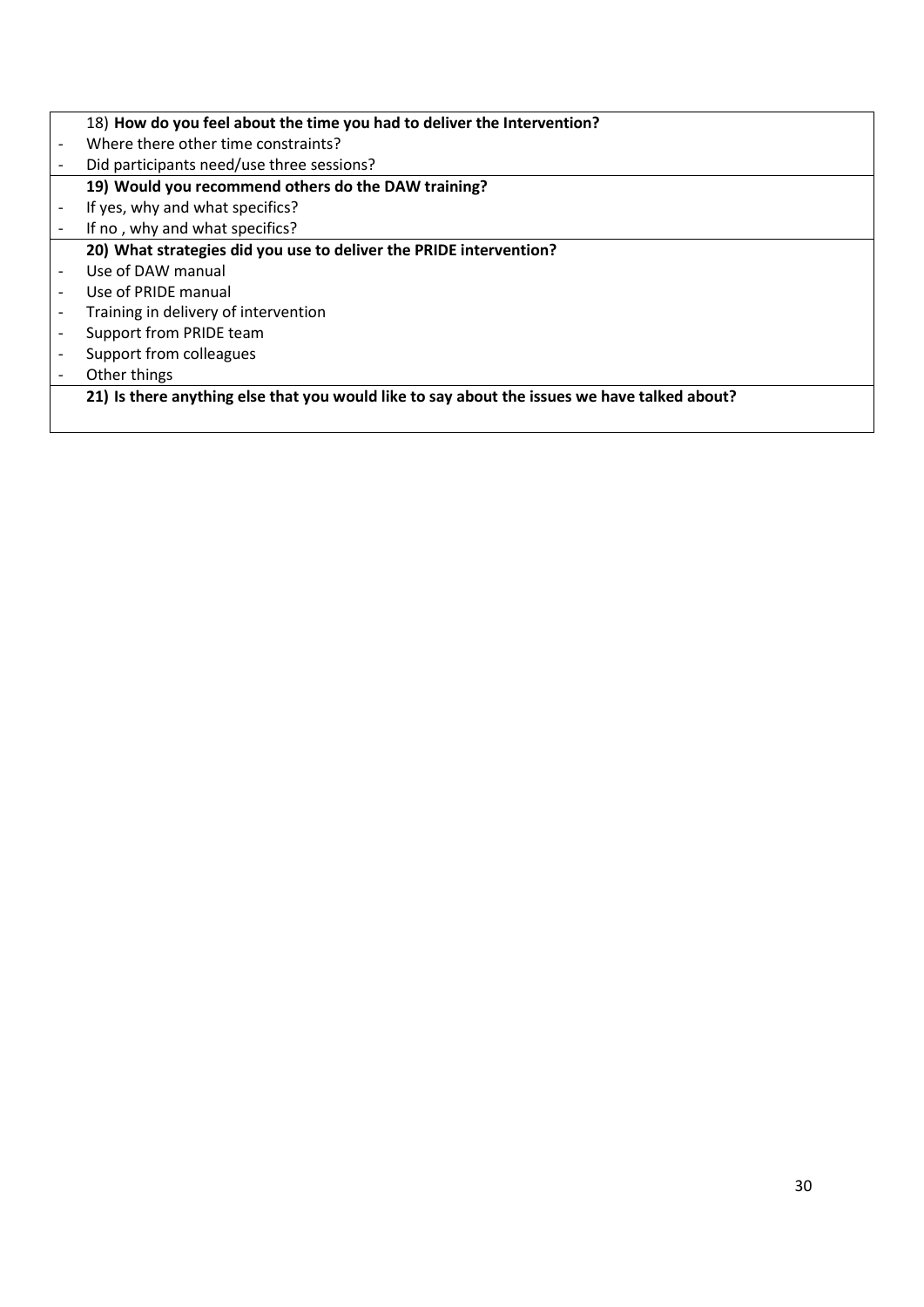# **Table 3: Persons with dementia baseline (BL) and follow up (FU) scores**

|                                                               | <b>Baseline (N=34)</b> | Follow Up (N=27) | T-tests ( $N=27$ ) |
|---------------------------------------------------------------|------------------------|------------------|--------------------|
| Questionnaire                                                 | Mean (SD)              | Mean (SD)        | $T-test(p)$        |
| Engagement and Independence in Dementia Questionnaire (EID-Q) | 81.40 (15.89)          | 83.74 (12.42)    | $-.55(.59)$        |
| Control, autonomy, pleasure, and self-realization (CASP 19)   | 23.22 (6.07)           | 22.70 (5.56)     | .63(.53)           |
| Impact on Participation and Autonomy (IPA)                    | 6.95(3.06)             | 6.67(3.44)       | $-.15(89)$         |
| Positive Psychology Outcome Measure (PPOM)                    | 49.51 (9.30)           | 50.81 (50.81)    | $-.88(.39)$        |
| Self Management Abilities Scale 30 (SMAS 30)                  | 91.94 (17.17)          | 98.19 (13.55)    | $-1.46(0.16)$      |
| ICECAP-O*                                                     | 15.24 (2.40)           | 15.96 (2.27)     | $-1.65$ $(.11)$    |
| EQ5-D (Health related quality of life)                        | .80(.23)               | .81(.23)         | $-1.38(.18)$       |
| EQ5-D VAS                                                     | 70.97 (18.50)          | 74.56 (18.82)    | $-1.32$ (.20)      |
| Timed Get up and Go (TUG)                                     | 15.17 (6.04)           | 13.60 (8.29)     | 1.28(.21)          |
| Hopkins Verbal Fluency and Learning Test (HVLT) Total         | 11.09 (4.60)           | 12.34(5.2)       | $-1.41(.17)$       |
| Dementia Quality of Life (DEMQOL) Total                       | 91.56 (13.21)          | 91.85 (16.37)    | $-.74(.47)$        |
| <b>Standardized Mini-Mental State Examination (SMMSE)</b>     | 23.97 (4.24)           | 22.85 (5.61)     | $-2.03(0.05)$      |
| ELSA: ELSA self-perceived social connectedness                | 5.65(1.43)             | 5.68(1.21)       | 0.00(1.0)          |
| The Bristol Activities of Daily Living Scale (BADLS) *        | 13.03 (7.86)           | 11.75 (8.02)     | 1.49(0.15)         |
| (Dementia Quality of Life (DEMQOL) Total *                    | 95.53 (10.78)          | 96.23 (11.12)    | $-3.06$ $(.30)$    |
| EQ5-D Proxy*                                                  | .65(.23)               | .69(.20)         | $-.53(.60)$        |
| EQ5-D VAS Proxy *                                             | 63.38 (18.05)          | 64.92 (17.15)    | $-.04(.96)$        |

High scores indicate better well-being except on the IPA, EQ5-D and ELSA. \* Note. N=26